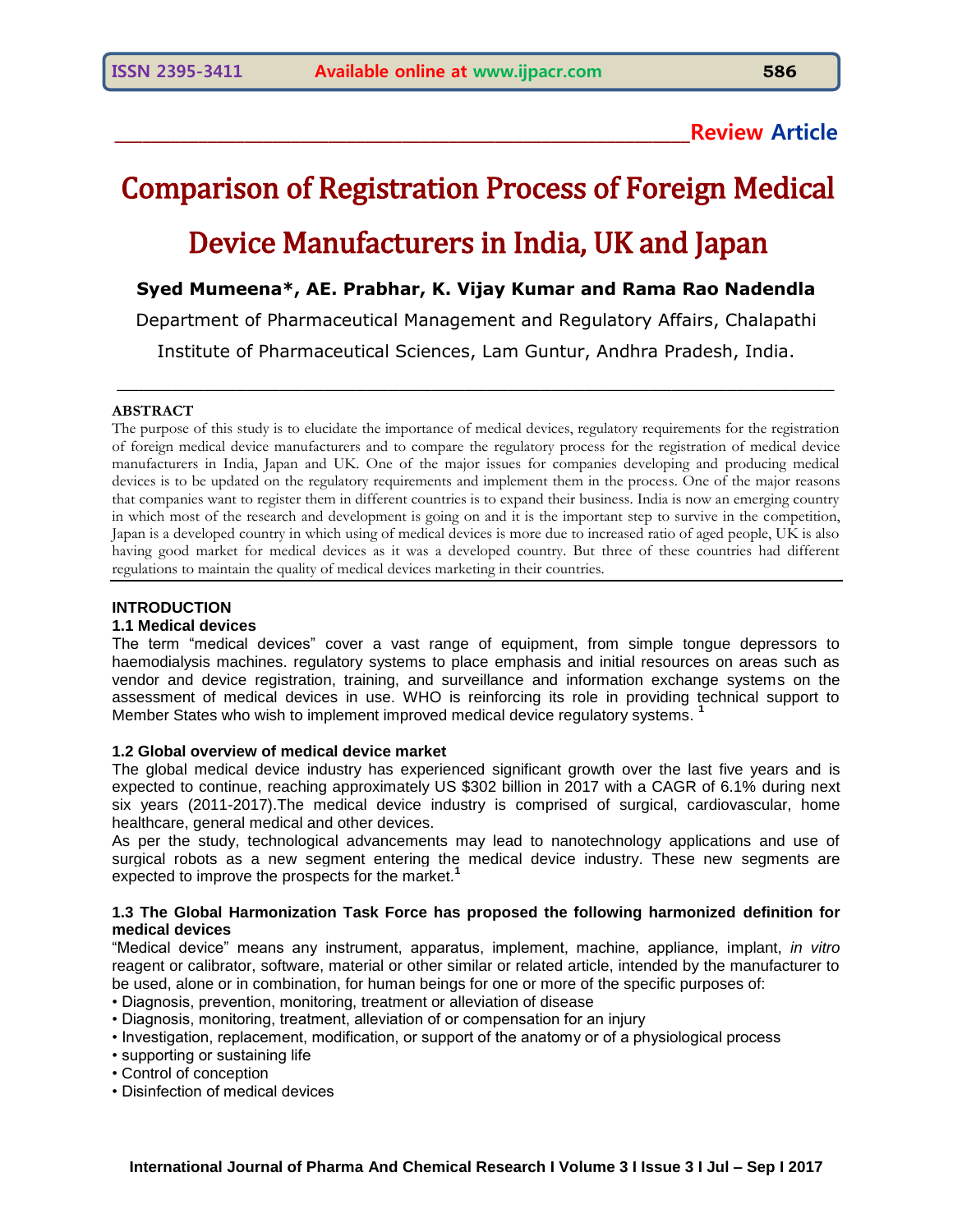• providing information for medical purposes by means of *in vitro* examination of specimens derived from the human body

And activities that are most commonly subjected to regulation. **<sup>2</sup>**

#### **1.4 Phases in the life span of a medical device**



**Fig. 1: Phases in the of lifecycle of medical device**

We can control these critical phases by relating them to the government regulations as illustrated in the below figure.



**Fig. 2: Common stages of government regulations of medical devices**. **4**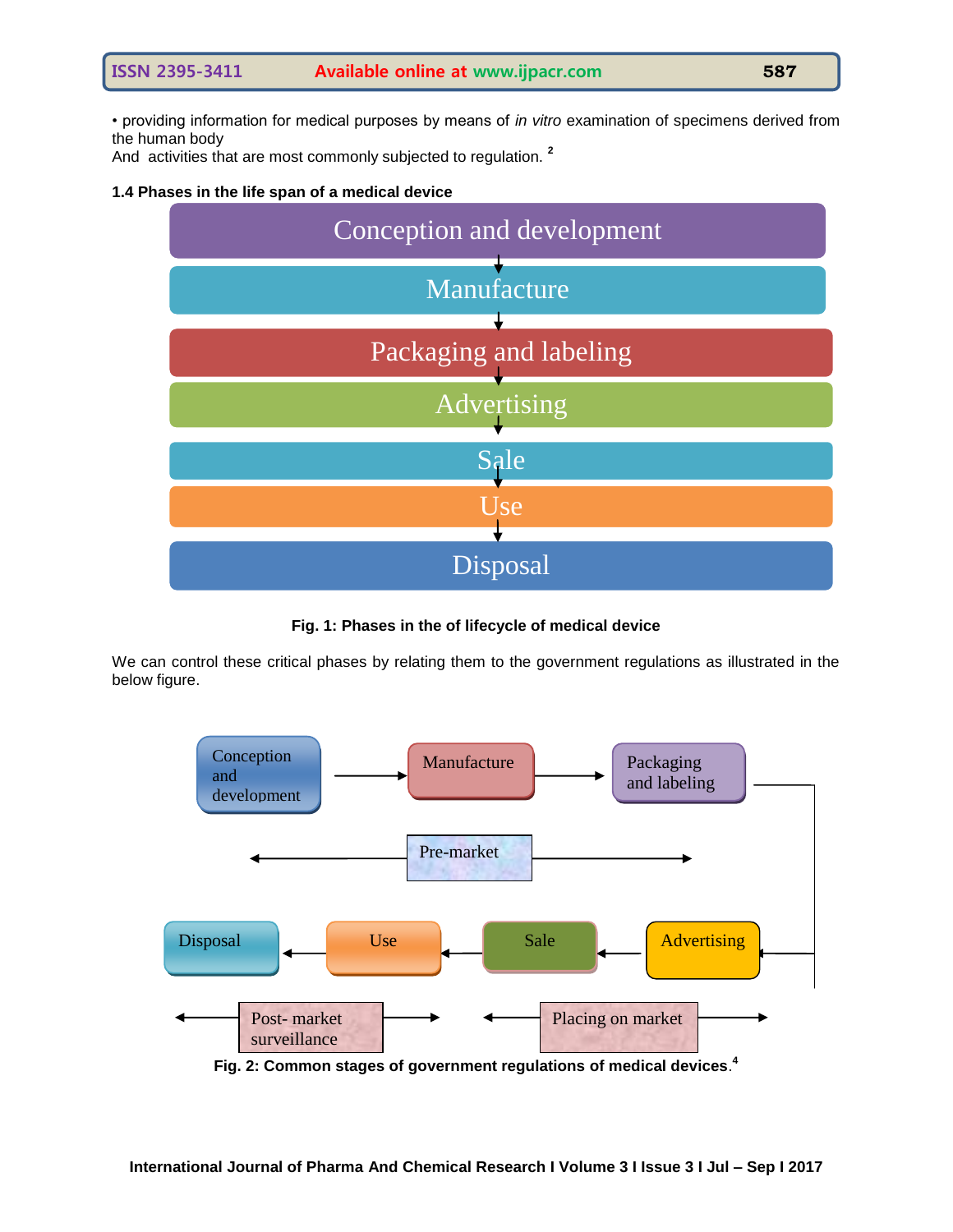#### **1.5 MEDICAL DEVICE MARKET IN INDIA**

India is one of the largest medical device markets in Asia, and growing at an impressive rate. Increased health awareness, a growing middle class and government health initiatives mean the market is expected to grow about 15% per year for the next several years. Medical device market is currently the fourth largest market in Asia with 700 medical device makers, and ranks among the top 20 in the world, according to data from the India Semiconductor Association.

Based on purchasing power parity, India represents the third-largest global economy. Before manufacturers can legally sell medical devices within India, they must be in compliance with India medical device regulations.<sup>5</sup>

#### **1.5.1. India's medical device regulations overview**

During the [medical device registration process,](http://www.emergogroup.com/resources/india-process-chart) the primary entity we work with is the Medical Devices Division of the CDSCO. The hierarchy of medical device regulatory entities in India is as follows:

 $\rightarrow$  Ministry of Health and Family Welfare Drug Controller General of India - DCG (I) Central Drugs Standard Control Organization (CDSCO - Medical Devices Division)**<sup>06</sup>**

#### **1.6.1. MEDICAL DEVICE MARKET IN UK**

The UK medical device market is valued at \$9.9 billion in 2008 and thus placing this market as the third largest in Europe behind Germany and France. The NHS, the biggest consumer of medical devices, places barriers that might make it difficult for small companies to access the procurement rules, large scale requirements and pricing policy. In addition NHS hospitals are slow in adapting innovative medical technology.**<sup>7</sup>**

#### **1.7.1. U.K's medical device regulations overview**

The Medicines and Healthcare Products Regulatory Agency (MHRA) is a UK government agency which is responsible for ensuring that [medicines](http://en.wikipedia.org/wiki/Medicine) and [medical devices](http://en.wikipedia.org/wiki/Medical_device) work and are acceptably safe medical devices. The MD Regulations set out the minimum standards for the manufacture and marketing of medical devices in the UK. The designated body for overseeing compliance with the MD Regulations is the Medicines and Healthcare Products Regulatory Agency (MHRA), an executive agency of the Ministry of Health.**8, 9**

#### **1.6 MEDICAL DEVICE MARKET IN JAPAN**

Japan is the third largest economy in the world behind the USA and China. The medical device market remains the second largest, behind only the USA. Japan's medical device market is projected to expand at a CAGR of 2.5% in the 2013-2018 periods, which should see it grow from an estimated US\$29.8bn in 2013 to around US\$33.6bn in 2018. Due to exchange rate differences, actual growth, when measured in local currency terms, is expected to be higher, at 3.1% during the forecast period.<sup>10</sup>

#### **1.6.1. Japan's medical device regulations overview**

The distribution of medical devices in Japan is regulated in accordance with the Japanese Pharmaceutical Affairs Law (JPAL) by the [Ministry of Health, Labor and Welfare \(MHLW\)](http://www.mhlw.go.jp/english/) is in charge of safety, efficacy and quality of medical devices sold in Japan. a business license is required for all medical device manufacturers in the country and a company with this license is called a Marketing Authorization Holder (MAH). The MAH will then file regulatory approval applications for devices based on their type and classification.**<sup>10</sup>**

#### **OBJECTIVES**

The objectives of this work are to,

- $\triangleright$  Analyze the market scenario with respect to the approvals of medical devices.
- $\triangleright$  Explore the basic regulatory requirements of medical devices in selected countries –India, UK and Japan.
- $\triangleright$  Study and understand the approval process of medical devices by respective regulatory bodies in selected countries.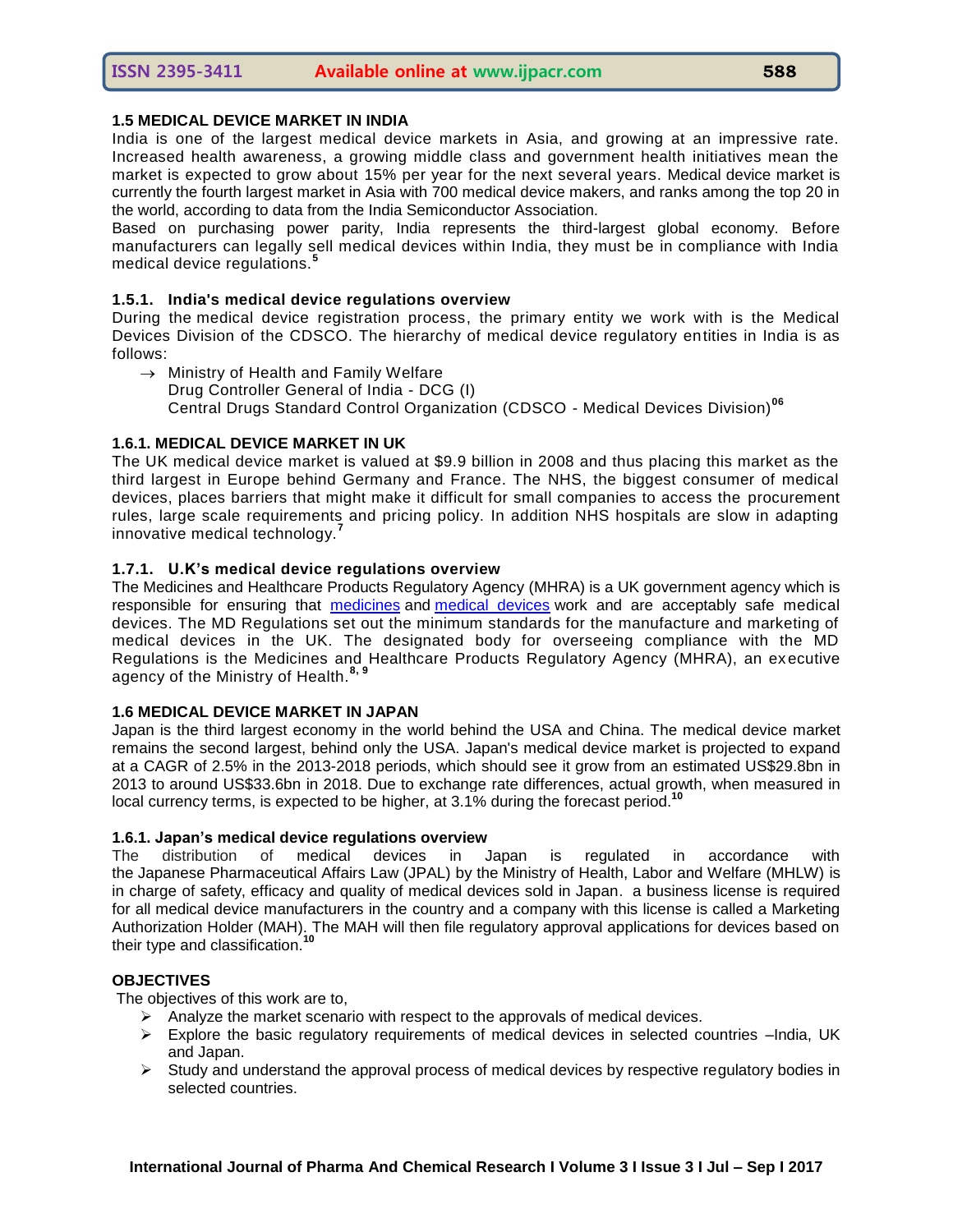- $\triangleright$  Study the challenges faced by medical device sector selected countries in the medical device sector.
- $\triangleright$  Compare the organization, functions and registration procedures of the regulatory authorities of India, UK and Japan.

#### **METHODOLOGY**

The study was organized into 4 steps to achieve the objectives

- 1. Type of study
- 2. sources of data
- 3. comparison of regulatory concerns
- 4. Study process

#### **1. TYPE OF STUDY**

This is a comparative study, where effort has been made to study, compare and provide recommendations on harmonization of the regulatory framework for the approval of medical devices in India, Japan and UK.

#### **2. SOURCES OF DATA**

- Journal Articles published in peer-reviewed publications
- $\triangleright$  Websites of various regulatory agencies and organizations
- $\triangleright$  Guidelines and quidance documents issued by the regulatory authorities of the countries included in the study.
- $\triangleright$  Records and databases of various regulatory agencies

#### **3. COMPARISON OF REGULATORY CONCERNS**

Comparison mainly involved 4 phases

- 1. Comparison of general regulatory requirements.
- 2. Comparison of classification
- 3. Comparison of regulatory submission phase.
- 4. Comparison of approval regulatory requirements.

#### **4. STUDY PROCESS**



#### **DISCUSSION**

#### **5.1. MEDICAL DEVICE REGISTRATION IN INDIA**

The lack of healthcare infrastructure, the government"s plans mark an opportunity for private investors, and manufacturers of medical devices, as new facilities are constructed and existing ones are upgraded. Detailed regulation of medical devices is still under consideration $^{20}$ .

 **Fig. 3: Study process**

In 2005, the Ministry of Health and Family Welfare (MOHFW) vide gazette notification dated 6 October 2005 further notified 10 sterile devices (Notified Medical Devices) to be considered as drugs and consequently regulated their import, sale and manufacture under Section 3(b) (iv) (defined below) of the D&C Act. <sup>21</sup>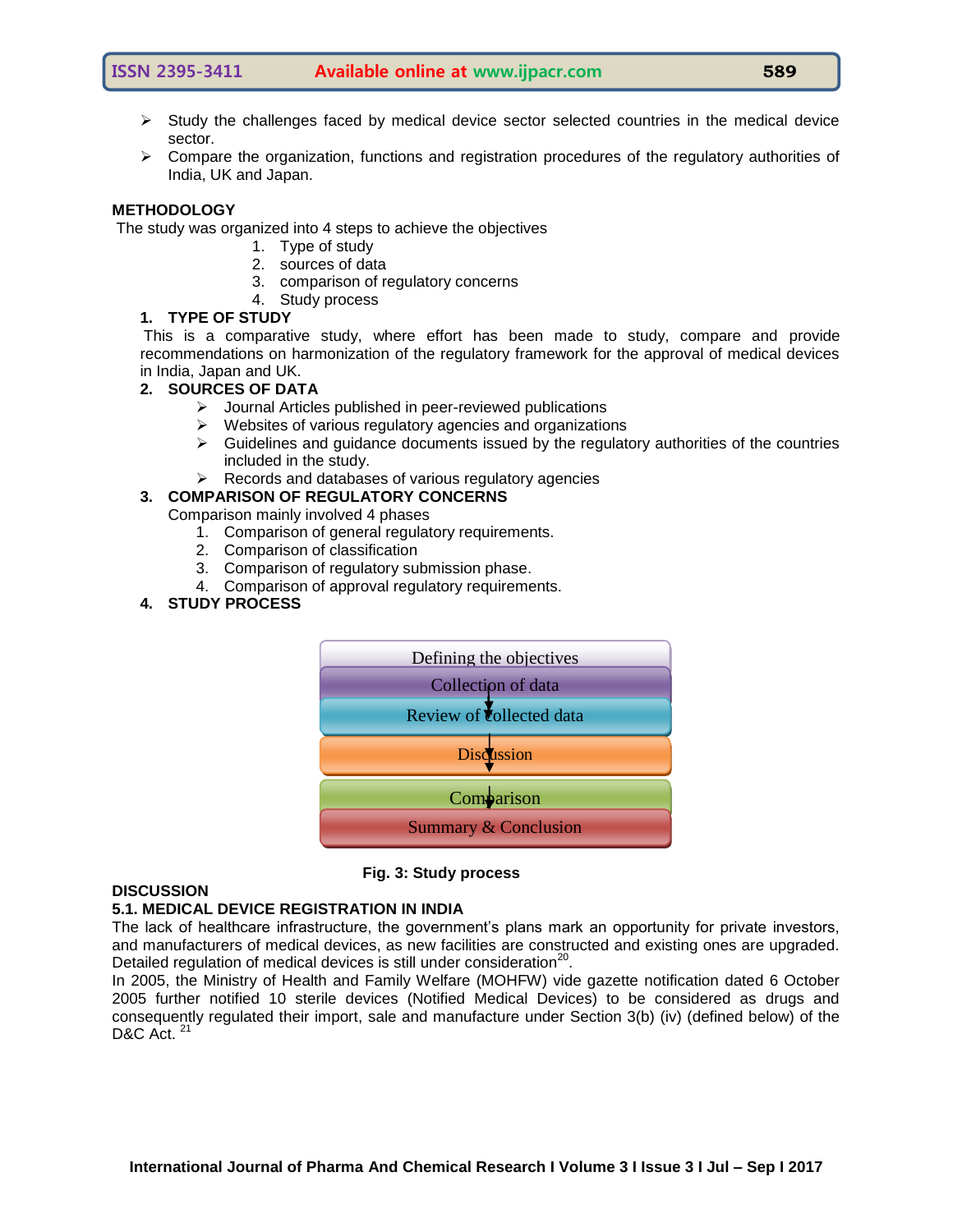#### **Definition**

**According to drugs and cosmetics act:** Notified Medical Devices are currently covered under the definition of Drugs under the Act under Section 3 (b) (iv) which reads as follow:-

## **"b) "Drug" includes—**

**...(iv) such devices intended for internal or external use in the diagnosis, treatment, mitigation or prevention of disease or disorder in human beings or animals, as may be specified from time to time by the Central Government by notification in the Official Gazette, after consultation with the Board "<sup>23</sup>**

At present following notified Medical Devices are regulated under the said  $Act^{22}$ 

| S.NO | <b>NAME OF DEVICE</b>                                 |  |  |
|------|-------------------------------------------------------|--|--|
|      | Disposable Hypodermic Syringes.                       |  |  |
| 2    | Disposable Hypodermic Needles.                        |  |  |
| 3    | Disposable Perfusion Sets.                            |  |  |
| 4    | Cardiac Stents.                                       |  |  |
| 5    | Drug Eluting Stents.                                  |  |  |
| 6    | Catheters.                                            |  |  |
|      | Intra Ocular Lenses.                                  |  |  |
| 8    | I.V. Cannulae.                                        |  |  |
| 9    | <b>Bone Cements</b>                                   |  |  |
| 10   | Heart Valves.                                         |  |  |
| 11   | Scalp Vein Set.                                       |  |  |
| 12   | Orthopedic Implants.                                  |  |  |
| 13   | Internal Prosthetic Replacements.                     |  |  |
| 14   | In vitro Diagnostic Devices for HIV,<br>HBsAg and HCV |  |  |

#### **Table 1: List of notified medical devices**

Further the following products are regulated as "Drugs" under Drugs and Cosmetics Act and Rules there under which are considered as "Medical Device" in the Country of Origin.

- 1. Blood Grouping Sera
- 2. Ligatures, Sutures, Staples
- 3. Intra Uterine Devices (Cu-T)
- 4. Condoms
- 5. Tubal Rings
- 6. Surgical Dressing
- 7. Umbilical Tapes
- 8. Blood / Blood Component Bags

The definition of "drugs" as specified under Section  $3(b)(iv)$  of the Drugs and Cosmetics Act, 1940.<sup>22,24</sup> **According to the drugs and cosmetics (amendment) bill, 2013,**

**―Medical device means‖-(i)Any instrument, apparatus, appliance, implant, material or other article, whether used alone or in combination, including the software, intended by its manufacturer to be used specially for human beings or animals for one or more of the specific purposes of,––**

- **A. Diagnosis, prevention, monitoring, treatment or alleviation of any disease or disorder;**
- **B. Diagnosis, monitoring, treatment, alleviation of, or assistance for, any injury or handicap;**
- **C. Investigation, replacement or modification or support of the anatomy or of a physiological process;**
- **D. supporting or sustaining life;**
- E. **disinfection of medical devices**;
- **F. control of conception, And which does not achieve its primary intended action in or on the human body or animals by any pharmacological or immunological or metabolic means, but which may be assisted in its intended function by such means;**

**(ii) An accessory to such an instrument, apparatus, appliance, material or other article;**

**(iii) a device which is reagent, reagent product, calibrator, control material, kit, instrument, apparatus, equipment or system whether used alone or in combination thereof intended to be used for examination and providing information for medical or diagnostic purposes by means of invitro examination of specimens derived from the human body or animals;**

*(iv) Any new medical device. <sup>23</sup>*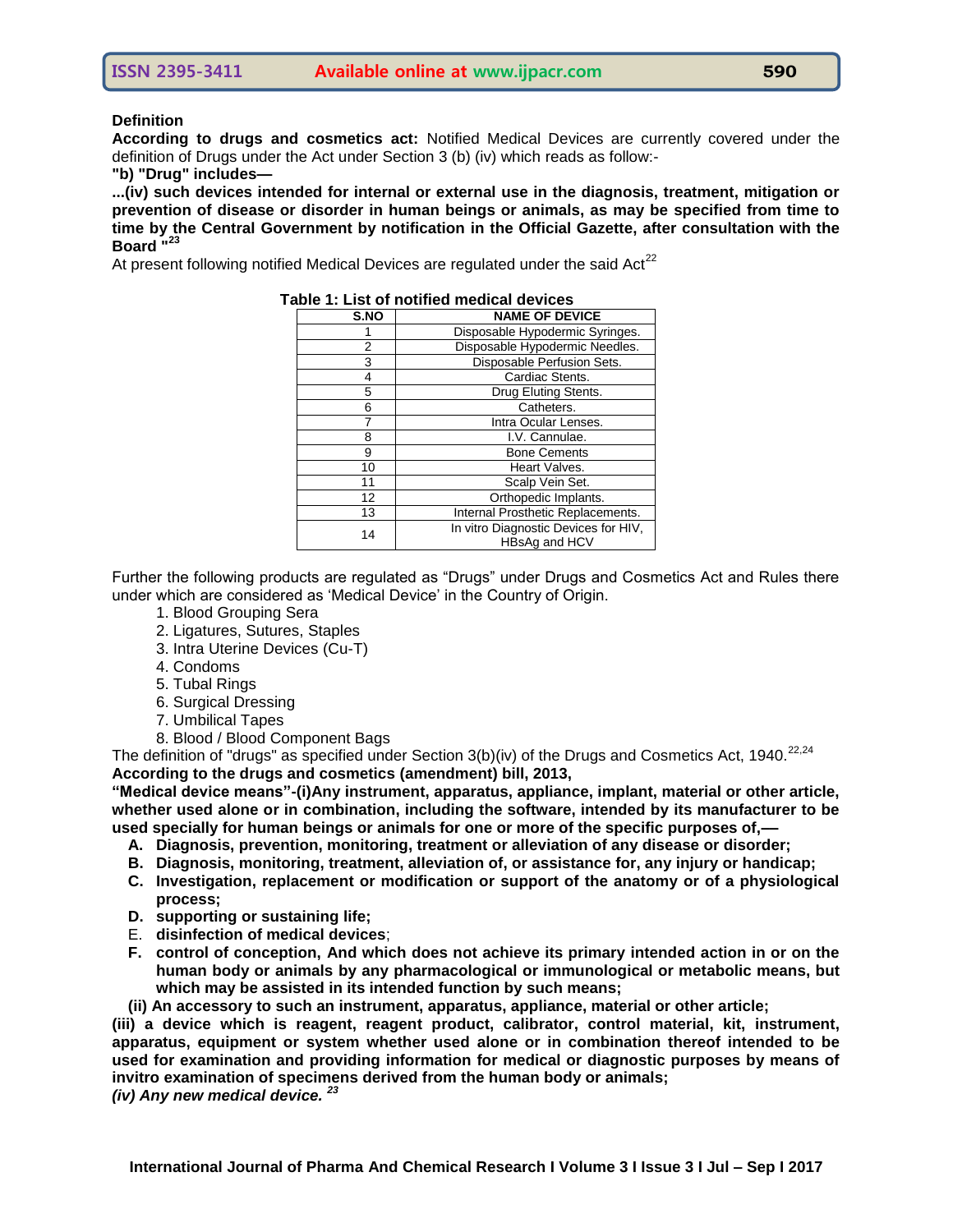# **5.1.1.REGULATORY BODY(CDSCO) 25, 26**

# **5.1.1.REGULATORY BODY(CDSCO) 25, 26**

Medical device regulation, prior to sale, is relatively new in India, although pharmaceuticals have been regulated by the Central Drug Standard Control Organization (CDSCO) since 1940, under the Ministry of Health and Family Welfare.

#### **Mission**

To safeguard and enhance the public health by assuring the safety, efficacy and quality of drugs,cosmetics and medical devices.

#### **Major functions**

- 1. Regulatory control over the import of drugs,
- 2. Approval of new drugs and clinical trials,
- 3. Meetings of Drugs Consultative Committee (DCC) and Drugs Technical Advisory Board (DTAB),
- 4. Approval of certain licenses as Central License Approving Authority is exercised by the CDSCO hqrs.

## **5.1.2 REGULATORY FRAMEWORK<sup>27</sup>**

At the moment, in India there is no single comprehensive specific law regulating medical devices. The import, manufacturing, sale and distribution of medical devices are regulated under the Drugs and Cosmetics Act, 1940 (India Act), the Drugs and Cosmetics Rules, 1945 (Rules); and the Central Drugs Standard Control Organization (CDSCO), under the Ministry of Health and Family Welfare (Ministry) is the principal regulator.

The Drugs Technical Advisory Board, which provides technicalguidance to CDSCO, proposed certain changes in the Rules, which among others provides a categorization of medical devices.

## **5.1.3CLASSIFICATION OF MEDICAL DEVICES23,24:**

According to the new updated bill this classification is based on the risk level,

- **Class A**: Low risk devices and equipment such as thermometers and tongue depressors;
- **Class B**: Low to moderate risk devices including hypodermic needles and suction equipment;
- **Class C**: Moderate to high risk equipment like lung ventilators and bone fixation plates; and

**Class D**: High risk devices such as heart valves and implantable defibrillators.

## **5.1.4. REGULATORY REQUIREMENTS<sup>28</sup>**

The basic regulatory requirements must comply with foreign medical device manufacturers are:

- 1. India authorized agent
- 2. Understanding the Indian regulatory process
- 3. Requirements for the common submission format for the registration of medical devices in India
- 4. Import license

#### **5.1.4.1. India authorized agent**

Foreign Medical device companies that require registration in India must appoint an agent responsible for pre-certification and post-market surveillance inquiries.

## $\rightarrow$  Roles and responsibilities<sup>29</sup>

 The India Authorized Agent is a person/company responsible for device registrations, acting as the liaison between the manufacturer and the Medical Devices Division of the CDSCO (Central Drugs Standard Control Organization).

 Foreign manufacturers of medical devices that are on the list of regulated devices must appoint an Indian Authorized Agent.

 In addition to being a resident of India, the India Authorized Agent representative must have prior experience in the industry, for example, as a medical doctor or pharmacist.

 The India Agent has significant responsibilities and is also legally liable for the product in India.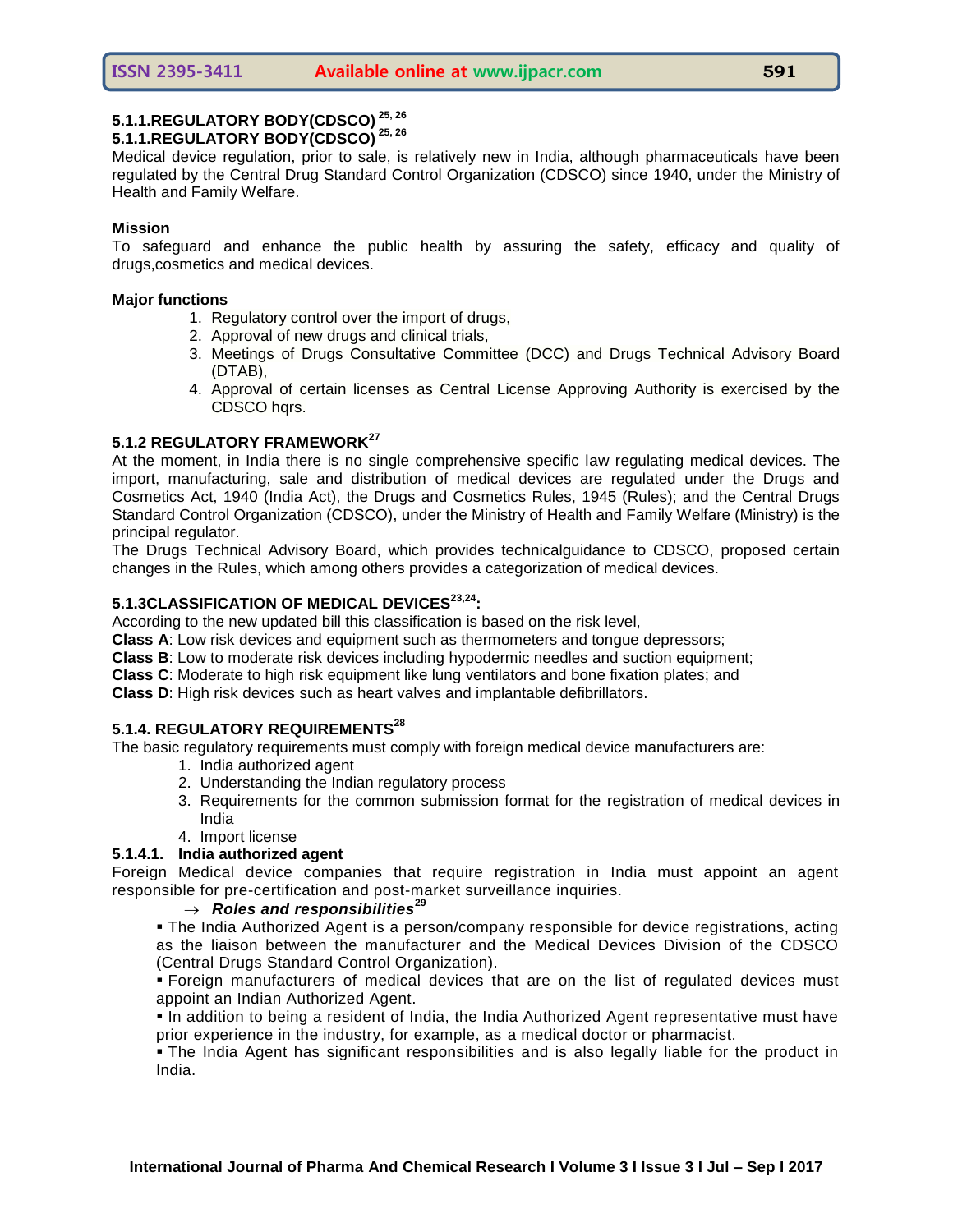The India Authorized Agent is granted, through Power of Attorney by the manufacturer, authorization to submit medical device registration documents and act as a point of contact for any inquiries related to the device by the CDSCO.

 The Agent is also involved in vigilance activities and acts on the manufacturer"s behalf if an onsite inspection of the manufacturer"s facility is required.

## **5.1.4.2 Understanding the Indian regulatory process21, 23,27**

 India has no specific regulations for medical devices except Implantable Devices, Critical Diagnostic Kits and other Sterile Devices. The list of products falls under this [category are](http://www.i3cglobal.com/medical-device/schedule-m-III.html)  [notified](http://www.i3cglobal.com/medical-device/schedule-m-III.html) and these products are also called as drug and a valid license is required to start commercial production.

#### **5.1.4.3. Requirements for the common submission format for the registration of medical devices in India<sup>30</sup>**

## **1. Covering letter:**

## **2. Authorization Letter**

 **3. Form 40: -**A duly filled Form 40as per the Performa prescribed in the Drugs & Cosmetics Rules, signed & stamped by the Indian Agent along with name & designation<sup>30</sup>.

**4. Power of attorney**: - The authorization by a manufacturer to his agent in India shall be documented by a Power of Attorney executed and authenticated either in India before a First Class Magistrate,

It should be valid for the period of said Registration Certificate<sup>30</sup>

## **5. Requisite fee: -**

# **(A) Schedule D (I):**

Particulars of the manufacturer and manufacturing premises

 Particulars of manufactured medical devices to be registered under the registration certificate

Undertaking declaration.

**(B) Plant Master File: -**The manufacturer shall submit the duly signed and notarized information pertaining to manufacturing premisesconsists of following details.

- General information
- Personnel
- Premises and facilities
- Equipment
- **Sanitation**
- **Production**
- Quality controls
- Storage
- **Documentation**
- Medical device complaints and field safety corrective action
- Self inspection
- Contract activities

For the format of plant master file-

A duly filled Schedule D (II) as per the Performa prescribed in the Drugs & Cosmetics Act & Rules,

(A) **Executive summary (Not more than three A4 size pages):-** shall be provided by the manufacturer

 Introductory descriptive information on the medical device (the intended use and indication for use, Class of Device, novel features of the device (if any), Shelf Life of the Device and a synopsis on the content of the dossier).

- Information regarding Sterilization of the Device
- Regulatory status of the similar device in India
- Domestic Price of the device in the currency followed n the Country of origin Marketing History of the device from the date of introducing the device in the market.
	- List of regulatory approvals or marketing clearance obtained
	- Status of pending request for market clearance
- Safety and performance related information on the device
- **(B) Device description and product specification, includingvariants and accessories**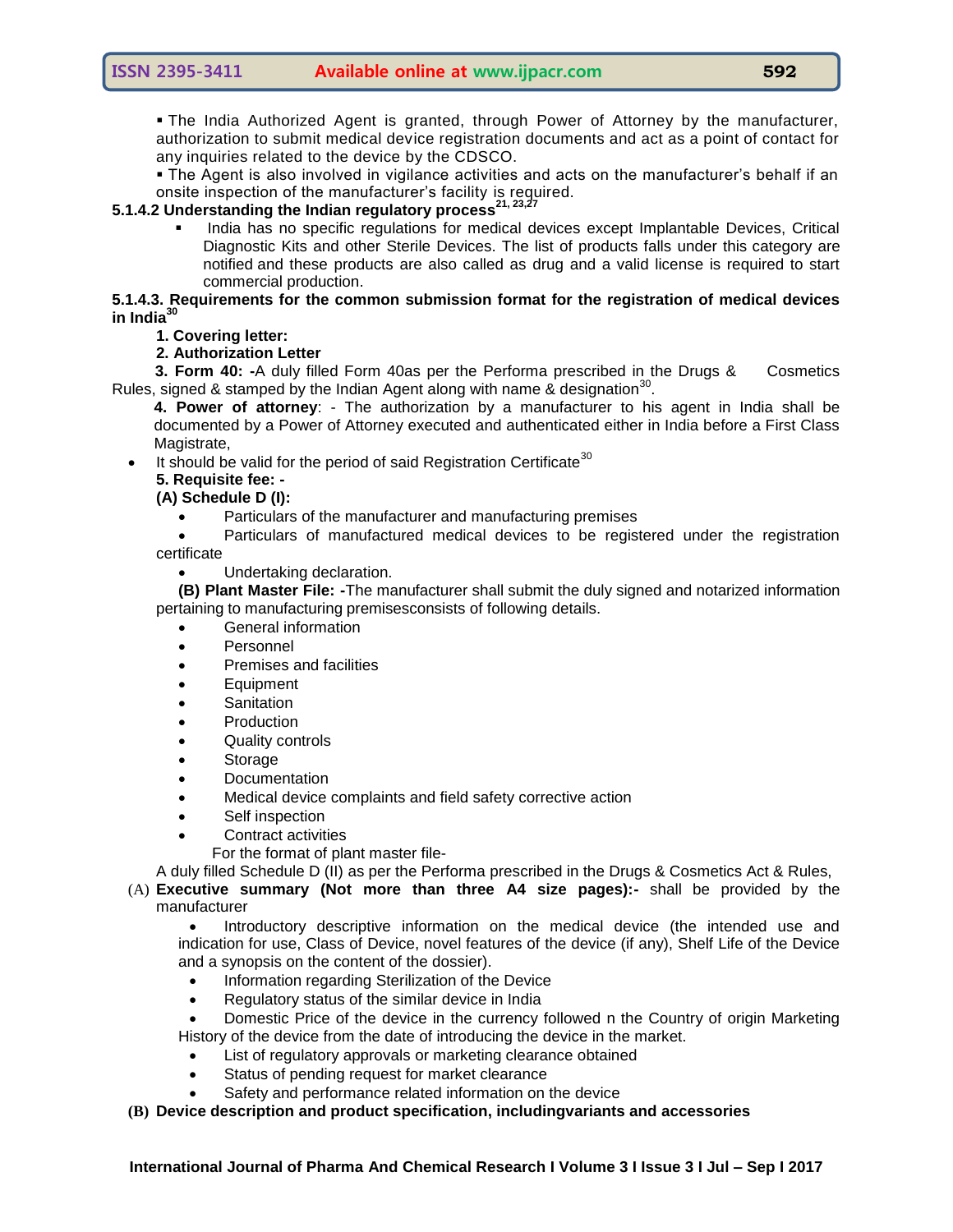- Device Description
- Product Specification
- Reference to predicate and/or previous generations of the device
- (C) **Labelling**

## (D) **Design and manufacturing information**

- Device design
- Manufacturing process
- (E) **Essential principles (ep) checklist**
- (F) **Risk analysis and control summary**
- **(G) Product verification and validation**
- **8. Wholesale license: -** issued by the State Licensing Authority<sup>30</sup>.
- 1. **9. Free sale certificate:** Free Sale Certificate should state that the proposed dev ice is freely sold in Country of Origin and can be legally exported $^{30}$ .
- 2. **Manufacturing License/Plant Registration certificate:** Duly notarized/ Apostilled/ Attested (by Indian Embassy the country of origin) and valid copy of the manufacturing license/ plant registration certificate<sup>30</sup> .
- 3. **ISO 13485 Certificate:** Duly notarized/Apostilled/Attested (by Indian Embassy in the country of origin) and valid copy of ISO 13485 Certificateinrespect of the foreign manufacturing site (s)  $^{30}$ .
- 4. **CE Full Quality Assurance Certificate:** Duly notarized/Apostilled/Attested (by Indian Embassy the country of origin) and valid copy of CE full quality assurance certificate in respect of the foreign manufacturing site (s), if applicable<sup>30</sup>.
- 5. **CE Design Certificate:** Duly notarized/Apostilled/Attested (by Indian Embassy the country of origin) and valid copy of CE Design Certificatein respect of the proposed Device (s), if applicable<sup>30</sup> .
- 6. **Declaration of Conformity: -** Duly notarized/Apostilled/Attested (by Indian Embassy the country of origin) and valid copy of **Declaration of Conformity** in respect of the proposed Device (s) <sup>30</sup>.
- 7. **Inspection/Audit Report: -** Copy of latest **Inspection/Audit Report** carried out by Notified bodies/National Regulatory Authority/Competent Authority. **5.1.4.4. Import license<sup>31</sup>:-**

After obtaining the Registration Certificate, a medical device importer can apply for an Import License from DCGI.

- 1. Covering letter
- 2. Authorisation letter
- 3. **Form 8**:- A duly filled **Form 8** (Application for license to import drugs (excluding those specified in Schedule X) to the Drugs and Cosmetics Rules, 1945) as per the Performa prescribed in the Drugs & Cosmetics Rules, signed & stamped by the Indian Agent along with name & designation of the authorized signatory.
- 4. **Form 9 :-** (Form of undertaking to accompany an application for an Import License) as per the Performa prescribed in the Drugs & Cosmetics Rules, signed & stamped by the Indian Agent along with name & designation of the authorized signatory or Duly Notarized, if Signed and stamped by the Manufacturer along with name & designation of the authorized signatory.
- 5. Requisite Fee
- 6. Wholesale License / manufacturing license
- 7. Registration Certificate.

## **5.1.5. REGISTRATION PROCESS<sup>32</sup>**

- $\rightarrow$  Appoint an Indian authorized agent to interact with CDSCOon behalf of the foreign manufacturer the agent must possess a valid wholesale license(form20b and 20bA).
- $\rightarrow$  A foreign medical device manufacturer must submit the all the required documents to Indian authorized agent in order to get the approval for the registration of medical devices in India
- $\rightarrow$  Power of attorney must be granted to the agent to manage the registration process in India.
- $\rightarrow$  File application for registration certificate to CDSCO using form-40 by submitting the supported documents.
- $\rightarrow$  CDSCO review's submitted documents and approves the registration certificate.
- $\rightarrow$  CDSCO grants registration certificate in FORM-41. Certificate is valid upto 3 years.
- $\rightarrow$  If in case CDSCO was not satisfied by the submitted documents, it informs the applicant for clarifications.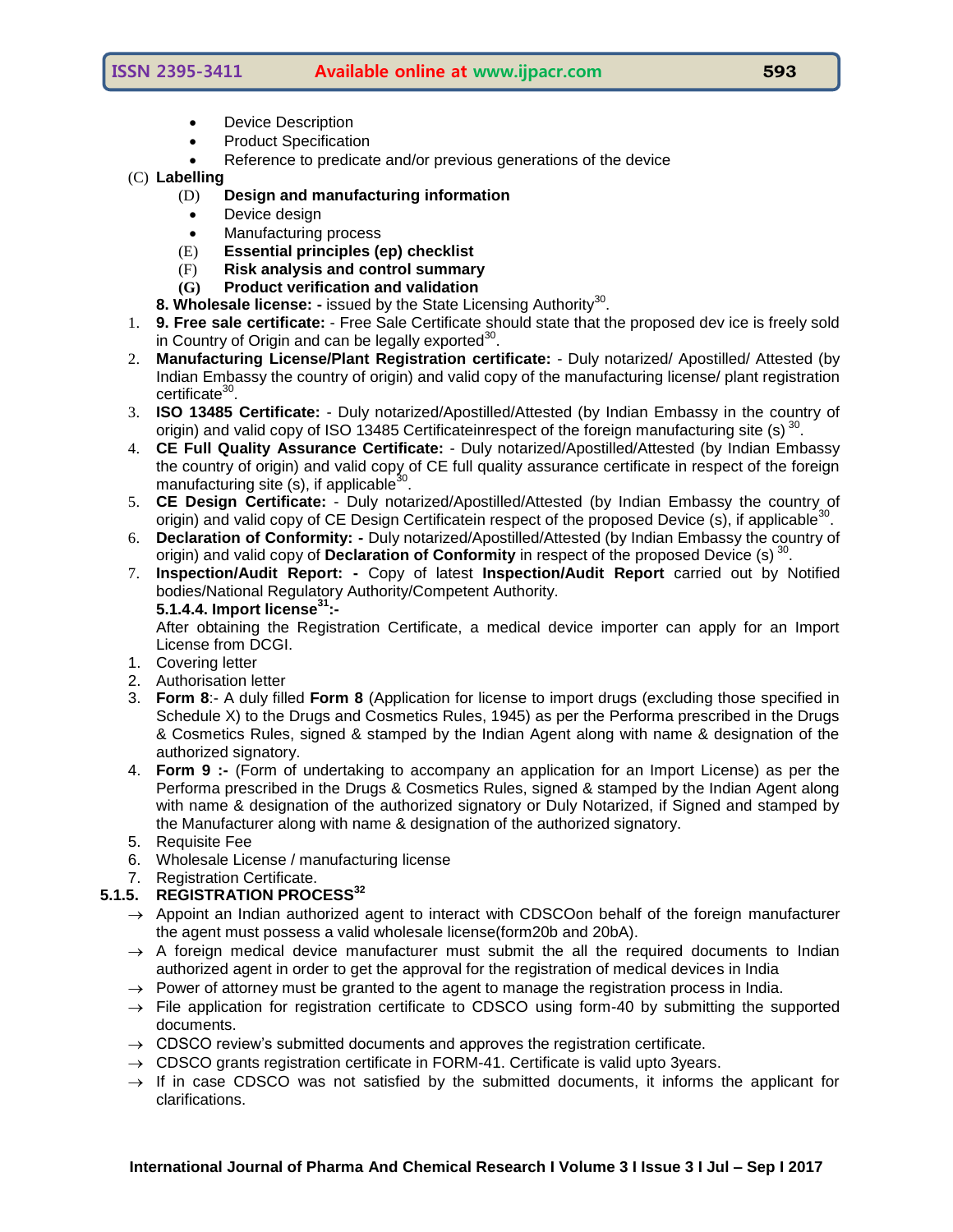

**Fig. 7: Flow chart for medical device registration process in India**

## **5.2. MEDICAL DEVICE REGISTRATION IN UNITED KINGDOM**

Opportunity for importers: low elasticity of domestic suppliers to respond to changing demand. Threat for importers: The NHS, the biggest consumer of medical devices, places barriers that might make it difficult for small companies to access the procurement rules, large scale requirements and pricing policy. In addition NHS hospitals are slow in adapting innovative medical technology. $\frac{3}{3}$ 

#### *Definition:*

**Article 1.2 of Directive 93/42/EEC (as amended)defines a medical device as: ‗any instrument, apparatus, appliance, software, material or other article, whether used alone or in combination, including the software intended by its manufacturer to be used specifically for diagnostic and/or therapeutic purposes and necessary for its proper application, intended by the manufacturer to be used for human beings for the purpose of:** 

**- Diagnosis, prevention, monitoring, treatment or alleviation of disease,** 

**- Diagnosis, monitoring, treatment, alleviation of or compensation for an injury or handicap,** 

**- Investigation, replacement or modification of the anatomy or of a physiological process,**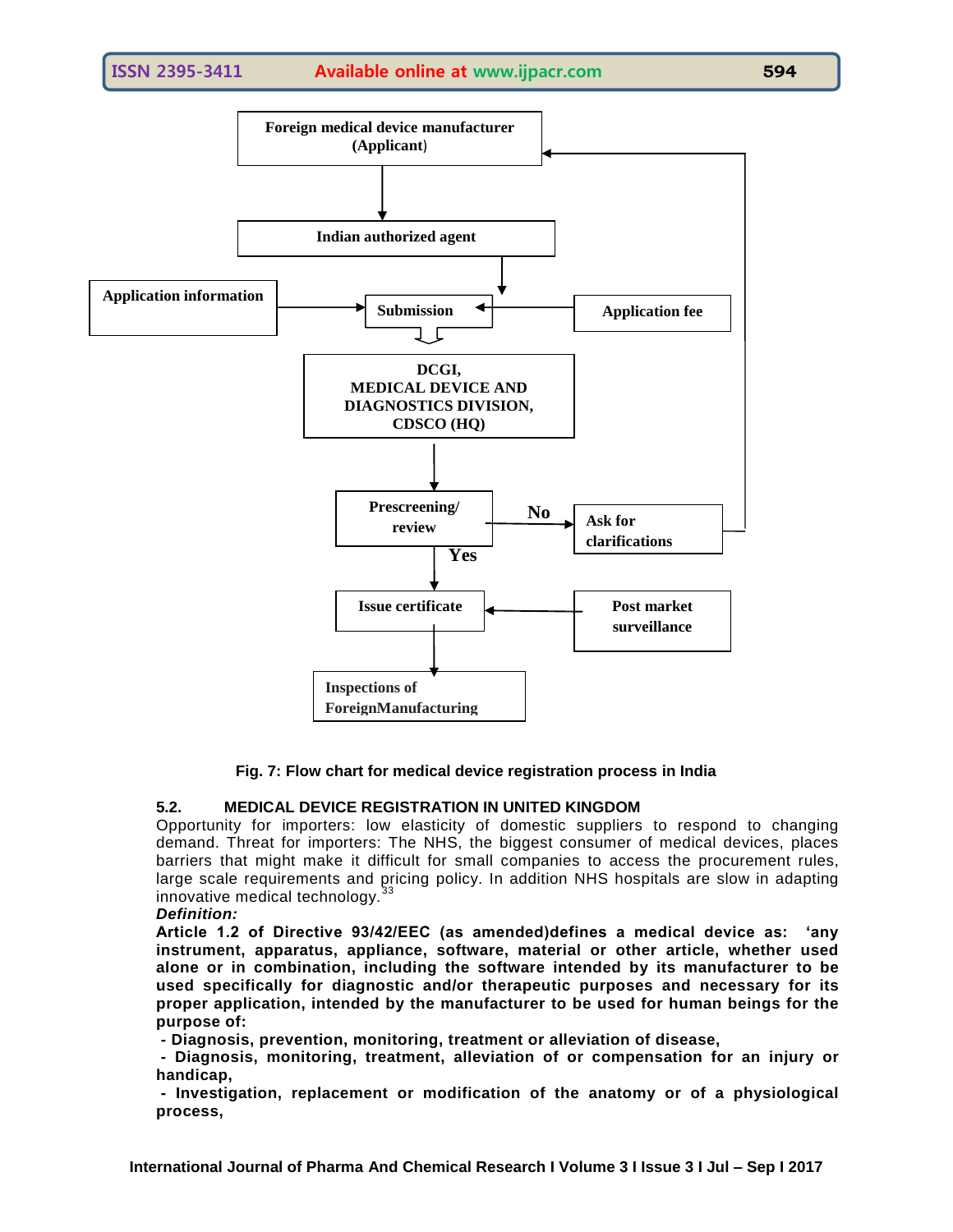**- Control of conception,** 

**And which does not achieve its principal intended action in or on the human body by pharmacological, immunological or metabolic means, but which may be assisted in its function by such means'.**

#### **5.2.1. REGULATORY BODY (MHRA)**

The **Medicines and Healthcare Products Regulatory Agency** (**MHRA**) is a UK government agency which is responsible for ensuring that [medicines](http://en.wikipedia.org/wiki/Medicine) and [medical devices](http://en.wikipedia.org/wiki/Medical_device) work and are acceptably safe.

The Medicines and Healthcare products Regulatory Agency was formed in 2003 with the merger of the Medicines Control Agency (MCA) and the Medical Devices Agency (MDA).

In April 2013, it merged with the [National Institute for Biological Standards and Control](http://en.wikipedia.org/wiki/National_Institute_for_Biological_Standards_and_Control) (NIBSC) and was rebranded, with the MHRA identity being used for the parent organization and one of the centers within the group

The MHRA is divided into three main centers:

- The [National Institute for Biological Standards and Control \(NIBSC\),](http://www.nibsc.org/)
- The [Clinical Practice Research Data link \(CPRD\).](http://www.cprd.com/)
- MHRA Regulatory (the regulator for the pharmaceutical and medical devices industries) **MHRA aims and objectives**
	- **Aims**
- Protecting public health through regulation, with acceptable benefit-risk profiles for medicines and devices.
- Promoting public health by helping people who use these products to understand their risks and benefits.
- Improving public health by encouraging and facilitating developments in products that will benefit people.

#### **Objectives**

- safeguard public health through our primary role in ensuring that the products we regulate meet required standards, that they work and are acceptably safe
- carry out our communication role through the provision of accurate, timely and authoritative information to healthcare professionals, patients and the public
- support research, ensuring through the application of Better Regulation principles that regulation does not stifle innovation
- influence the shape of the future regulatory framework through use of our effective European and International relationships
- Run an organization with a skilled and equipped workforce that is fit for the future.

#### **Organization chart of MHRA:**

A high-level organization chart of the MHRA is as follows, **Corporate executive team**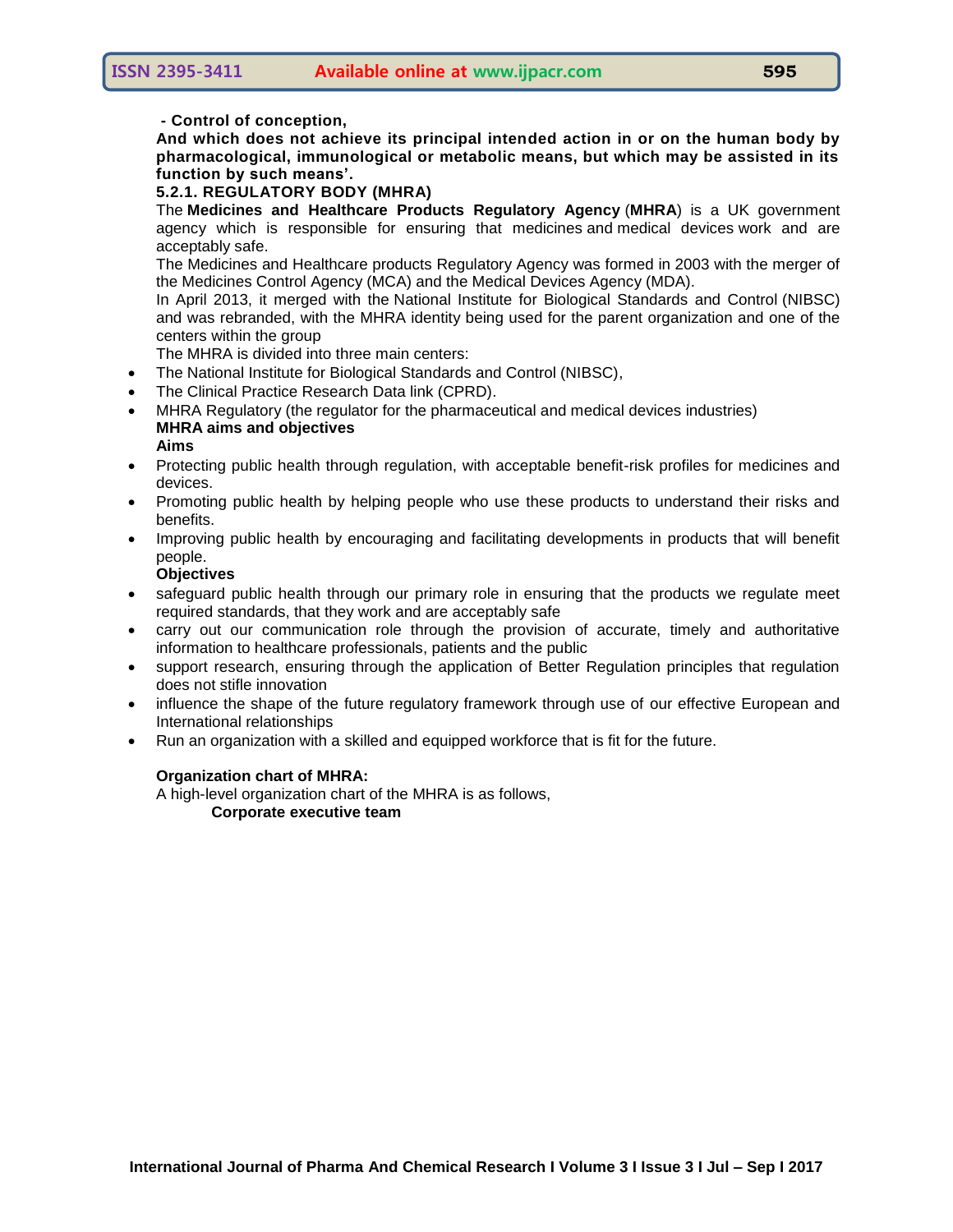

**Fig. 8: Organization chart of MHRA**

#### **5.2.2. REGULATORY FRAMEWORK**

- Each member state of the EU implements the Directives into their own national law; in the UK these are the Medical Devices Regulations 2002 (as amended) and they are issued under the Consumer Protection Act 1987.
- **―EU regulations apply directly to the UK and do not need to be transposed‖.** The directives regulating medical devices in UK are as follows:
- **1. Directive 93/42/EEC (The GeneralMedical Devices)<sup>34</sup>**:- Covers most other medical devices, ranging from, for example, first aid bandages, tongue depressors, hip prostheses, X -ray equipment, ECG and heart valves. It was the second medical device directive implemented in 1993.This directive contains 23 Articles and 12 Annexes which are as follows;
	- a. Annex I lists 14 essential requirements and 54 subsets;
	- b. Annexes II to VII describe six different routes to acquiring the CE marking;
	- c. Annex VIII applies to custom-made devices;
	- d. Annex IX outlines criteria for classifying medical devices;
	- e. Annex X covers clinical evaluation;
	- f. Annex XI describes the designation of Notified Bodies (NBs); and,
	- Annex XII illustrates how the CE marking should be applied.

## **5.2.3. CLASSIFICATION OF MEDICAL DEVICES33,35**

Medical devices are mainly classified into 4 types according to the medical device directive 93/42/EEC. Classification rules are listed in Annex IX of the directive

The classification determines which conformity assessment procedure the manufacturer must follow in accordance with the Annexes II, III, IV, V, VI and VII of the MDD.

*Class I:* This group covers low-risk devices. This type of classification includes devices that do not penetrate the body and the conformity assessment procedures are carried out by the manufacturer. There is no need for a Notified Body for class I devices.

E.g.: - Bandages, hospital beds, sterilization packaging, and dental mirrors.

*Class IIa:* These are low-medium risk devices. The intervention of a Notified Body is compulsory at the production stage for class II a devices.

E.g. Anesthetic gas masks, acupuncture needles, oxygen masks and spirometer peak flow meters.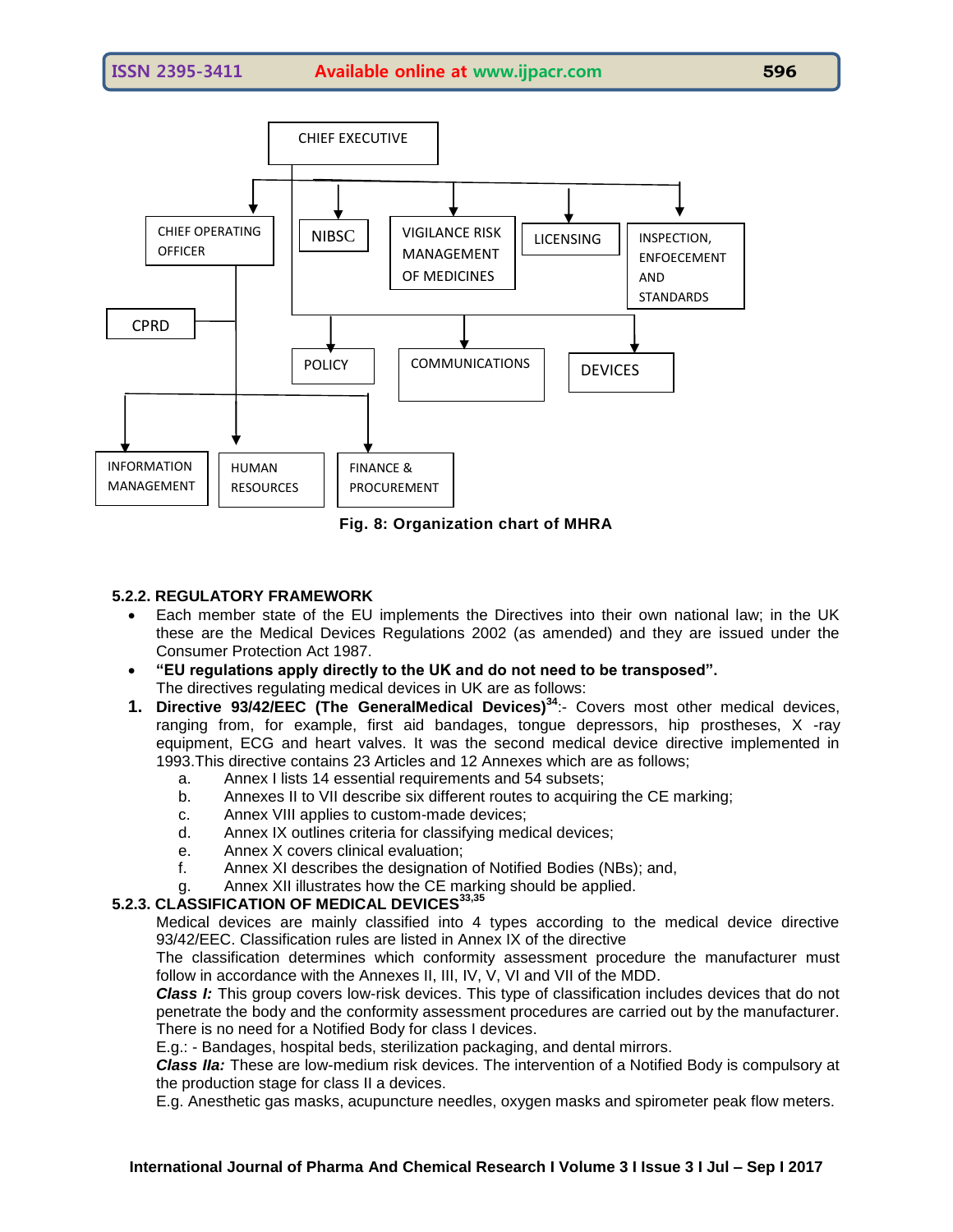*Class IIb:* These are medium-high risk devices these require inspection by a Notified Body with regard to the design and manufacture of the device.

E.g. Surgical lasers, infusion pumps (non-implantable), ventilators, intensive care monitoring equipment.

*Class III:* This group covers the most critical devices for which explicit authorization with regard to conformity is required before commercialization

E.g. Balloon catheters, prosthetic heart valves.

Classification of a medical device will depend up on a series of factors, including:

- a. How long the device is intended to be in continuous use
- b. Whether or not the device is invasive or surgically invasive, whether the device is implantable or active
- c. Whether or not the device contains a substance, which in its own right is considered to be a medicinal substance and has action ancillary to that of the device.

#### **CE MARKING**

Before marketing a medical device within EU, the product should be marked with a CE (European conformity) mark. It is a legally binding statement by the manufacturer that their product has met all of the requirements of the Medical Devices Directive (MDD 93/42/EEC)where applicable. The Notified Body's four-digit number would appear below the CE Mark symbol. Once a medical device has been granted a CE mark in one Member State, it can be freely marketed within the entire European Economic Area (EEA)<sup>36</sup>.



#### **Fig. 9: CE mark symbol with notified body number**

**Notified body:** A Notified Body is certification organization that the national authority (the Competent Authority) of an EU Member State designates to carry out one or more of the conformity assessment procedures described in the annex(es) of the EU Directives. It must be qualified to perform all the functions set out in any annex for which it is designated $45$ .

#### **Procedure to obtain CE marking is follows**

European Medical Devices Directives focus on the responsibility of the device manufacturers. Therefore CE marking for all medical devices requires among others a technical documentation, a risk analysis, a proof of compliance with the essential requirements of the directive and a productrelated declaration of conformity issued by the manufacturer.

- 1. Selection of conformity assessment procedure
- 2. Essential requirements
- 3. Technical documentation
- 4. Clinical trials
- 5. Conformity assessment procedure
	- a) EC type examination
	- b) EC verification
	- c) EC declaration of conformity (production quality assurance)
	- d) EC declaration of conformity (product quality assurance)
	- e) EC declaration of conformity (full quality assurance system)
- **6.** Post-marketing surveillance and vigilance reporting

## 1. **Selection of conformity assessment procedure<sup>34</sup>**

Six conformity assessment routes for acquiring the CE marking are identified in Annexes II, III, IV, V, VI, and VII of the MDD. Each device class uses combination of these routes.

The conformity assessment routes do not apply to customer made devices or devices intended for clinical investigation, however they have to meet essential requirement.

Class I devices are the one with least risk. For products that are not sterile or do not measure anything manufacturer can self-certify these products by making your own declaration in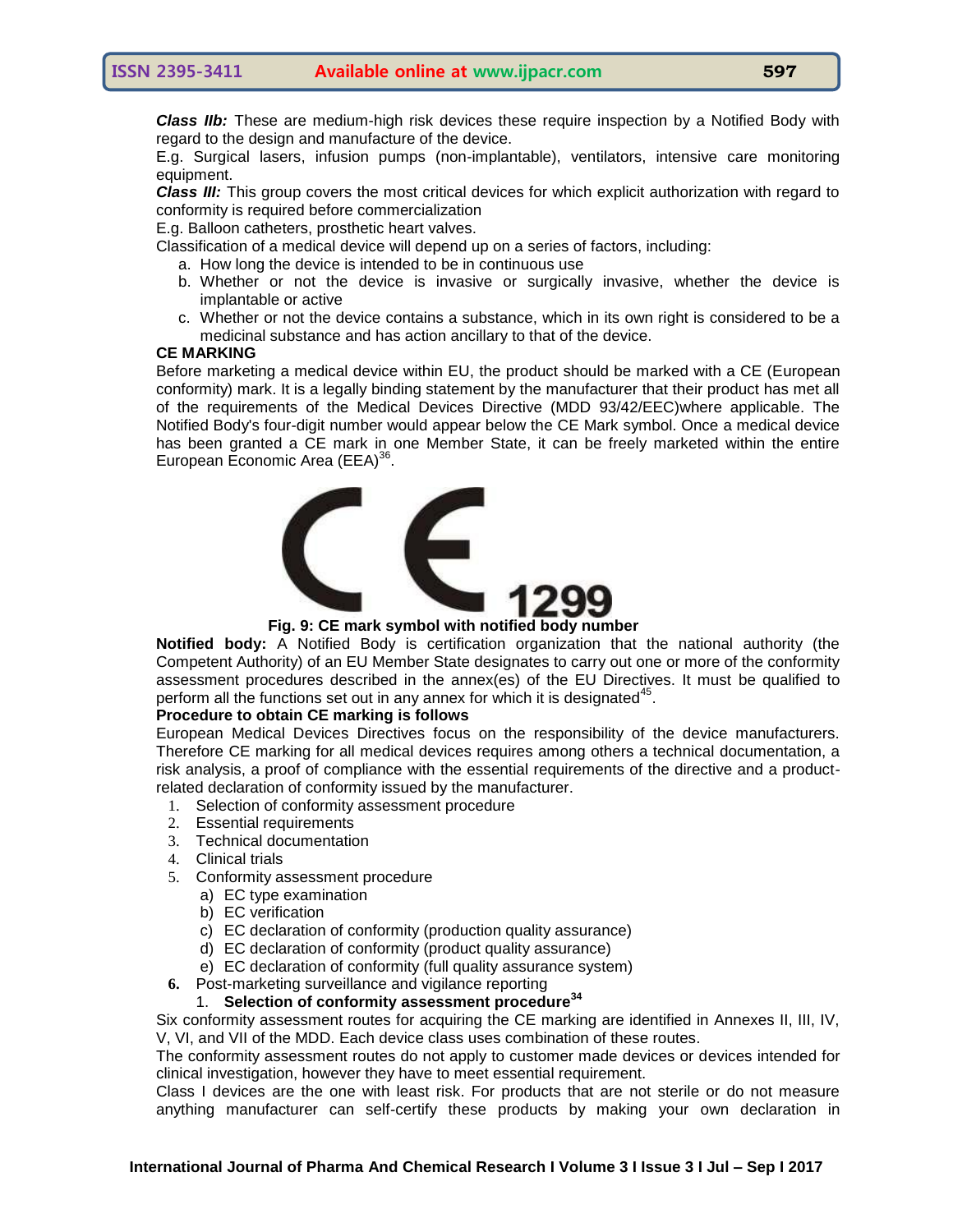compliance with the Medical Device Directive (MDD) and can place the CE mark on product. If the product is either sterile or measures something, then a notified body gets involved for certification of sterility and measurements.



**Fig. 10: CONFORMITY ASSESSMENT & ROUTE FOR CE MARKING OF CLASS I MEDICAL DEVICES34,46**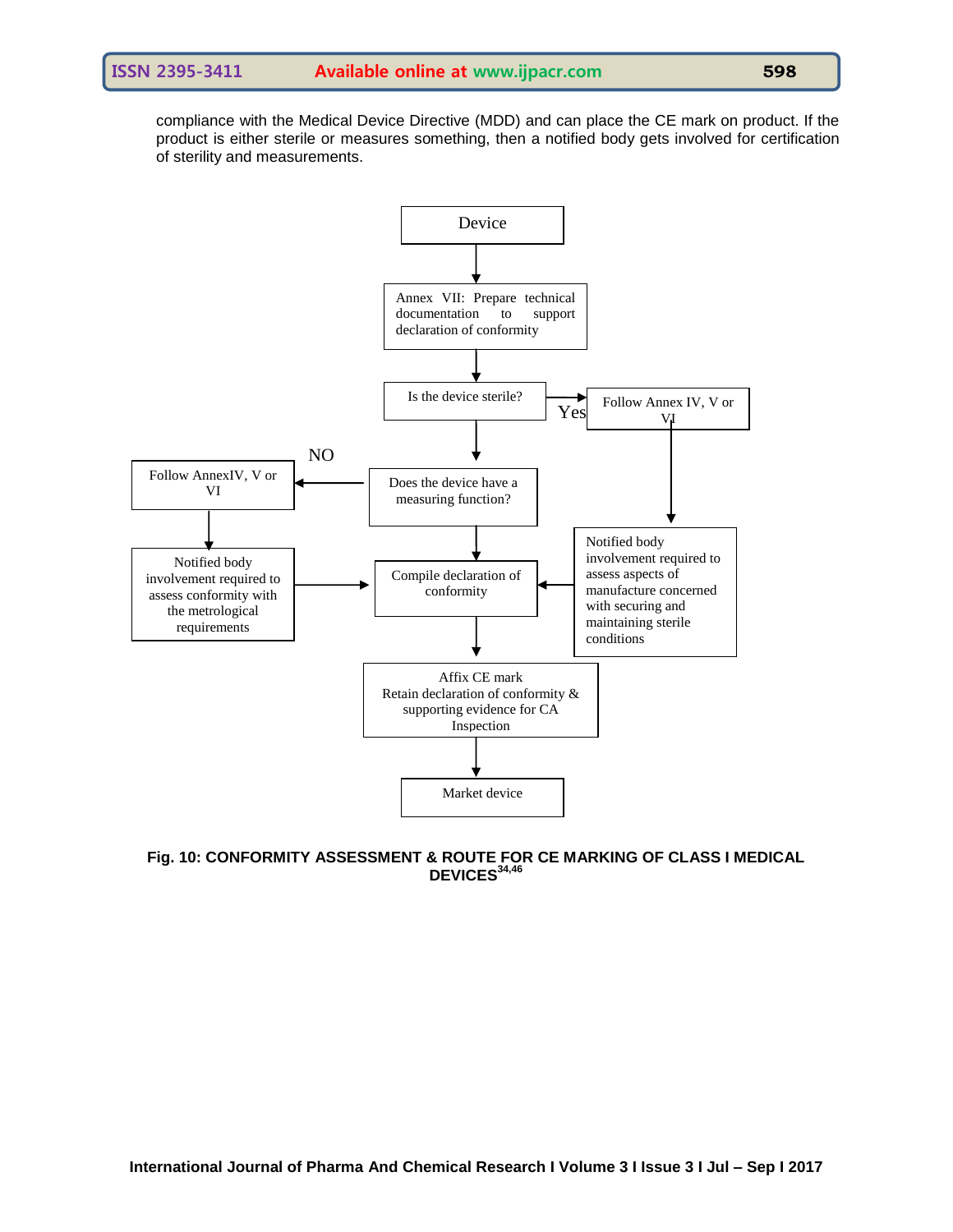

#### **Fig. 11: CONFORMITY ASSESSMENT & ROUTE FOR CE MARKING OF CLASS IIa MEDICAL DEVICES34, 46, 43**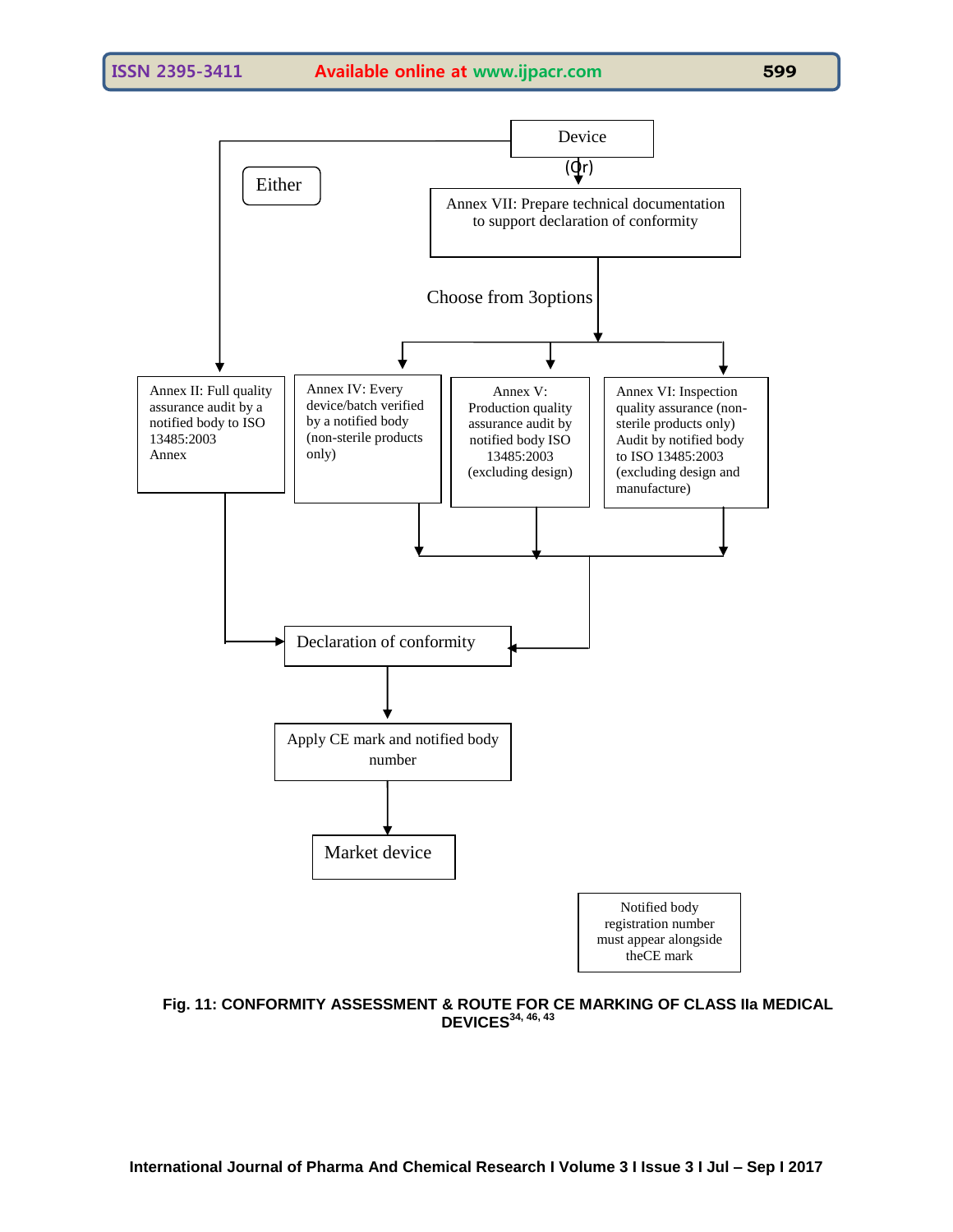

**Fig. 12: CONFORMITY ASSESSMENT& ROUTE FOR CE MARKING OF CLASS IIb MEDICAL DEVICES34, 46**

**International Journal of Pharma And Chemical Research I Volume 3 I Issue 3 I Jul – Sep I 2017**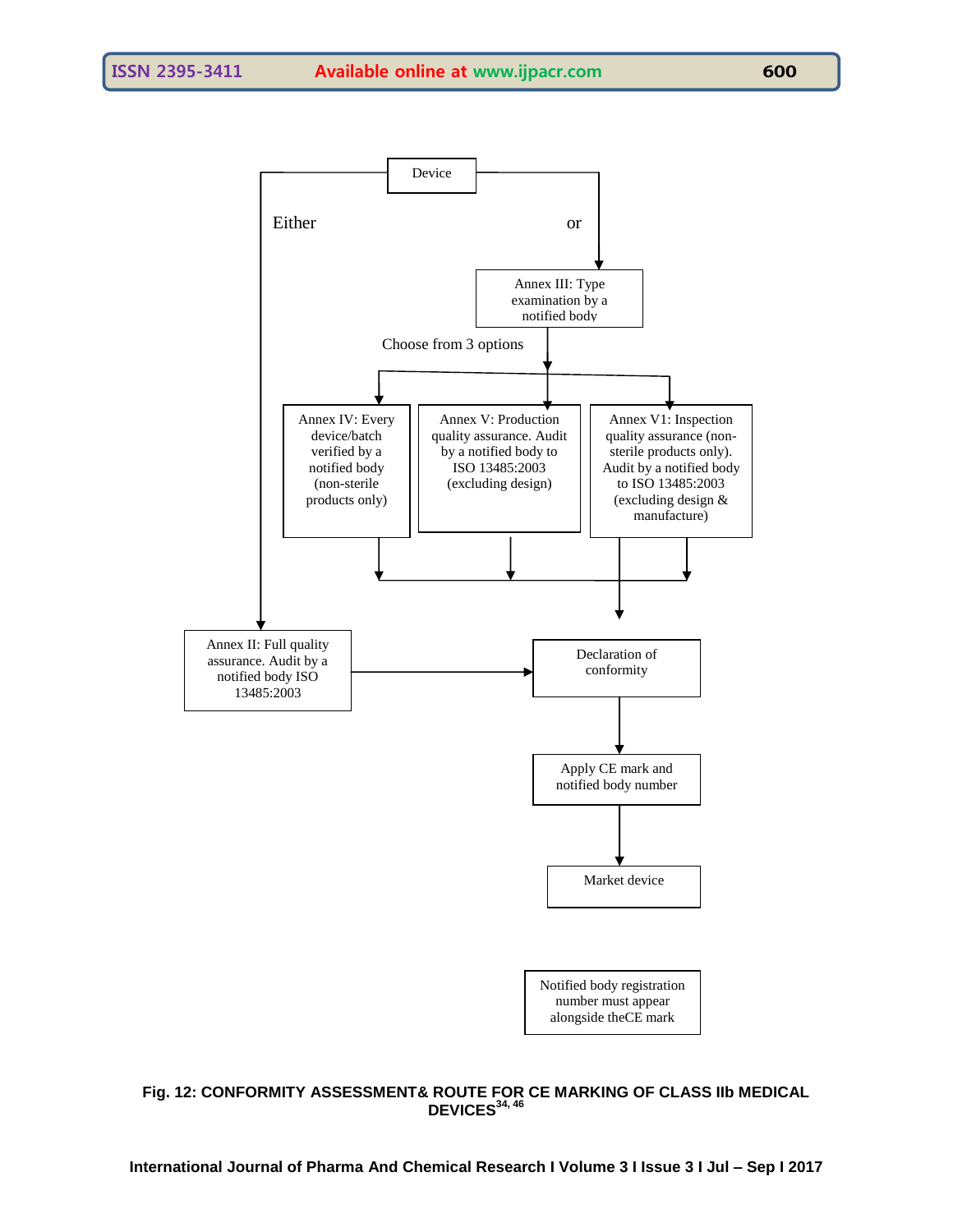

**Fig. 13: CONFORMITY ASSESSMENT & ROUTE FOR CE MARKING OF CLASS III MEDICAL DEVICES34, 46**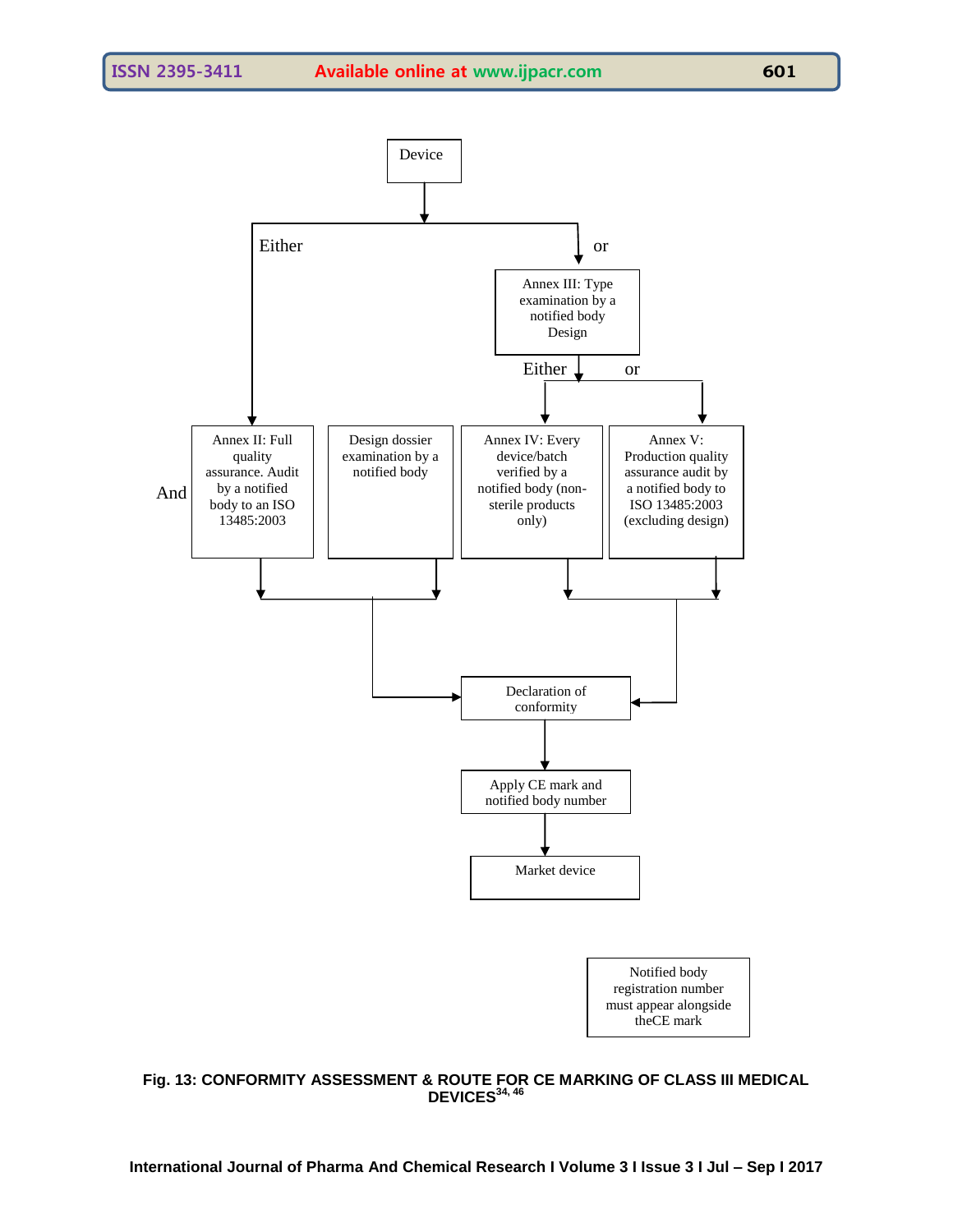## **ISSN 2395-3411 Available online at www.ijpacr.com 602**

## 2. **Essential requirements<sup>34</sup>**

Essential requirements are mainly classified into two sections.

- $\rightarrow$  General requirements
- $\rightarrow$  Requirements regarding design and constructions
- **I.** *General requirements<sup>37</sup>*
- $\triangleright$  Devices must be designed and manufactured such that they will not compromise clinical condition or safety of the patients
- $\triangleright$  Design and construction of device must conform to safety principles
- $\triangleright$  Devices must be designed, manufactured and packaged such that they are suitable for the functions as specified by the manufacturer
- $\triangleright$  The characteristics and performance must not adversely affect the clinical conditions and safety of the patients
- $\triangleright$  Device must be designed, manufactured and packed such that characteristics and performance during the intended use will not be adversely affected
- $\triangleright$  Any undesirable side effect must constitute an acceptable risk when weighed against the performances intended

#### **II.** *Requirements regarding*

#### **A. Design and construction**

- $\triangleright$  Chemical, physical and biological properties
- $\triangleright$  Infection and microbial contamination.
- $\triangleright$  Construction and environmental properties.
- $\triangleright$  Protection against radiation.
- $\triangleright$  Medical device equipped with energy source.

#### **B. Labelling requirements**

## **C. Quality requirements<sup>38</sup>**

Manufacturer of a medical device must comply with the quality system requirements i.e. ISO 13485:2003, to apply for the CE marking. Following are the requirements of ISO 13485:2003

- $\triangleright$  Systemic Requirements
- > Management Requirements
- **EXECUTE:** Resource Requirements
- $\triangleright$  Realization Requirements
- Remedial Requirements

#### 3. **Technical documentation<sup>39</sup>**

No matter whether the device is for clinical investigation, custom-made, class I, IIa, IIb or III, a technical documentation (device master file, technical file, design dossier) is always required. Particular requirements are given in the MDD, Annex II.3.2 (c) and 4.2, Annex III.3, Annex VII.3, and Annex VIII.3.1 and 3.2., Annex V.4.2 and Annex VI.4.2.

The recommended essential content of a technical file is as follows:

- $\triangleright$  A table of contents
- $\triangleright$  Manufacturer's declaration of conformity
- $\triangleright$  A general description of the device/device family, including any variants planned
- $\triangleright$  Design drawings, specifications, methods of manufacture, including method of sterilization and validation data
- $\triangleright$  Results of risk analysis
- $\triangleright$  Results of calculations and test reports
- $\triangleright$  Reference to applicable harmonized standards<br>  $\triangleright$  Evidence that the essential requirements have
- $\triangleright$  Evidence that the essential requirements have been met  $\triangleright$  Clinical data
- Clinical data
- $\triangleright$  Label and instructions for use
- $\triangleright$  Results of database researches and copies of relevant literature

## **STED FORMAT<sup>40</sup>**

To harmonize the medical device regulations, Global Harmonization Technical Force (GHTF) published a guideline for technical documentation titled "Summary Technical Documentation for Demonstrating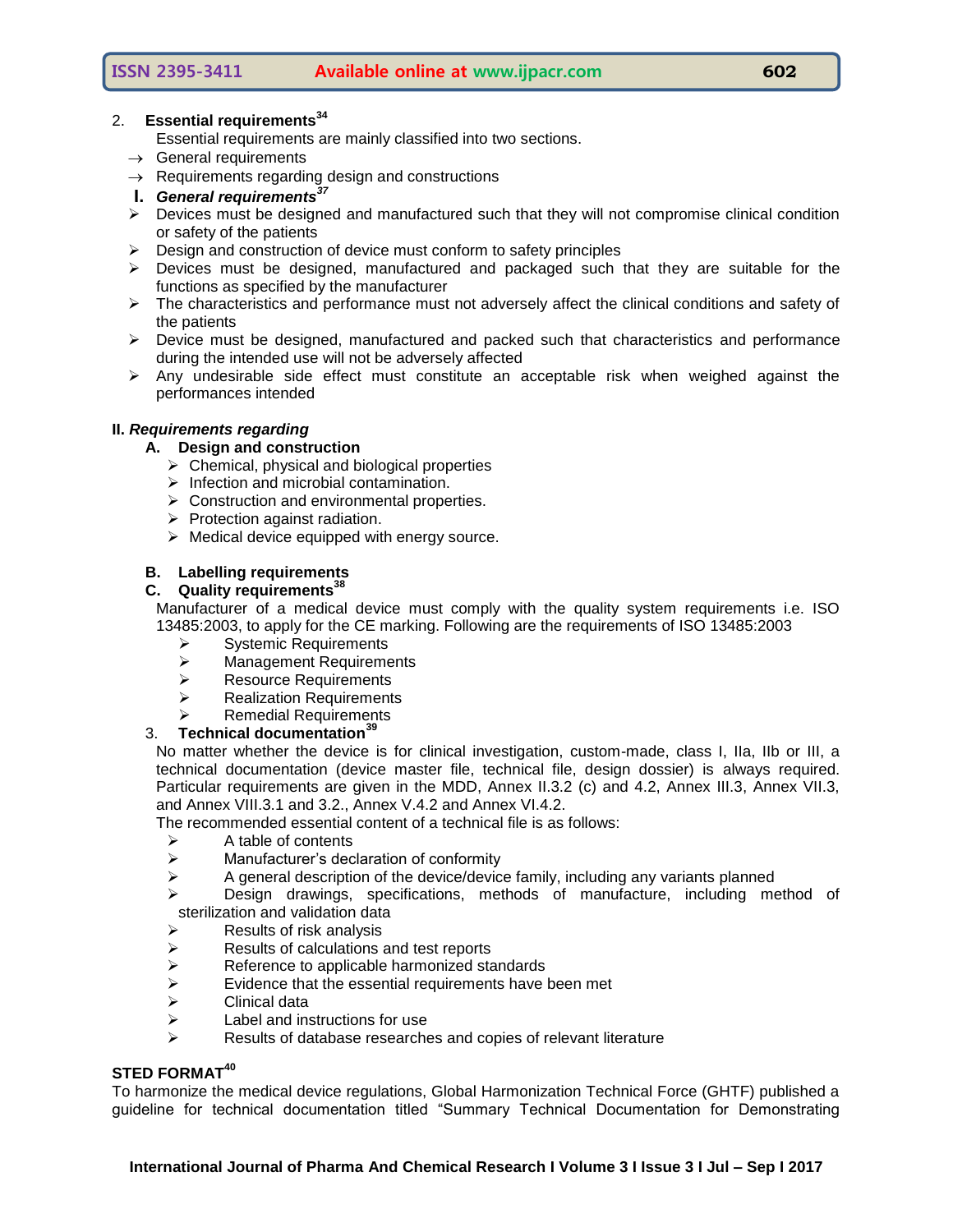Conformity to the Essential Principles of Safety andPerformance of Medical Devices (STED)". Contents of the STED as per the guideline are detailed.

1.Device description and product specification, including variants and accessories

- Device description
- Product specification
- Reference to similar and previous generations of the device

2.Labeling

- Labels on the device and its packaging;
- Instructions for use and
- Promotional material.
- 3. Design and manufacturing information
	- Device Design
	- Manufacturing Processes
	- Design and Manufacturing Sites
- 4. Essential Principles (EP) checklist
- 5. Risk analysis
- 6. Product verification and validation
- In addition, where applicable to the device, the STED should contain detailed information on
	- a. Biocompatibility
	- b. Medicinal substances incorporated into the device, including compatibility of the device with the medicinal substance
	- c. Biological safety of devices incorporating animal or human cells, tissues or their derivatives
	- d. Sterilization
	- e. Software verification and validation
	- f. Animal studies that provide direct evidence of safety and performance of the device, especially when no clinical investigation of the device was conducted
	- g. Clinical evidence

#### **4. Clinical trials**

All the manufacturers of medical devices must conduct clinical trials to assess the clinical safety or performance of the medical device evaluate whether the device is suitable for the purpose(s) and the population(s) for which it is intended. Depending on clinical claims, risk management outcome and results of clinical evaluation clinical investigation must be performed for devices of class I, IIa,  $IIb, III<sup>41</sup>.$ 

#### *Contents of clinical trial application<sup>42</sup>*

1**.** *Signed statements* 

 $\triangleright$  Application must contain a statement that the device confirms to essential requirements

 $\triangleright$  Application must contain a statement indicating whether or not device incorporates human blood derivative

 $\triangleright$  For applications submitted under medical device directive 93/42/EEC must contain a statement whether device is manufactured utilizing tissues of animal origin

- 2. *General information* 
	- $\triangleright$  Date of submission
	- $\triangleright$  Applicant's details
	- Whether first submission or re-submission
	- List of other member states participating in clinical investigation
	- Confirmation of insurance of subjects

#### 3. *Details of device*

- $\triangleright$  Identification details of the device
- $\triangleright$  Classification of the device
- $\triangleright$  Description of the device with drawings
- $\triangleright$  Summary of experience with any similar devices
- $\triangleright$  Risk benefit analysis
- $\triangleright$  Description of materials coming into contact with body
- Description of methods of manufacture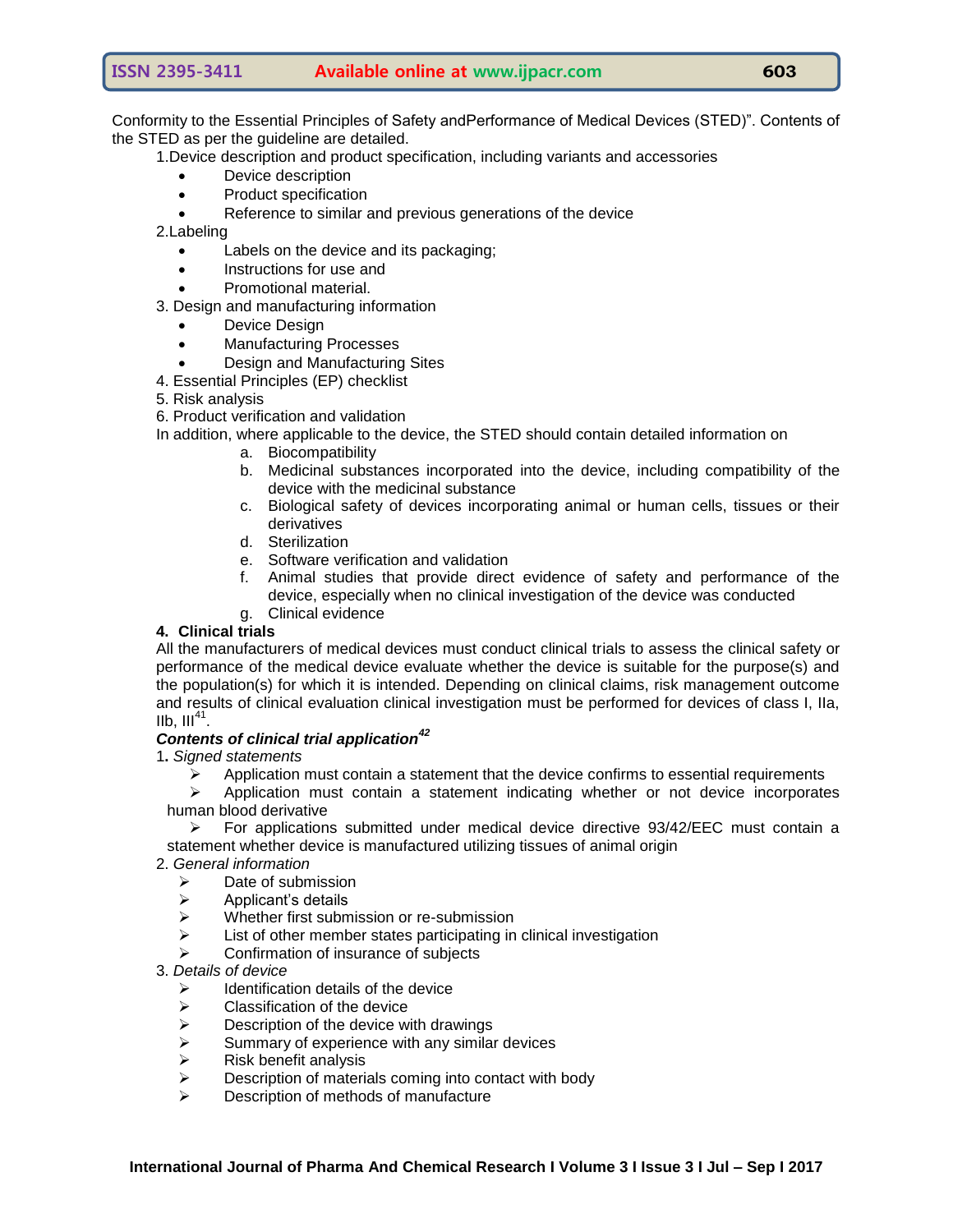- $\triangleright$  Instructions for use
- $\triangleright$  Identification of any tissues of animal origin including details of sourcing and collection of animal tissues
- 4. *Clinical investigational plan* 
	- $\triangleright$  Details of investigator
	- $\triangleright$  Name and address of institution where clinical investigation will be conducted
	- $\triangleright$  Copy of ethic committee opinion
	- $\triangleright$  Copy of informed consent
	- Copy of patient information sheet
- 5. *Investigation parameters and design* 
	- Type of investigation
		- $\triangleright$  Aim and objective of investigation
		- $\triangleright$  Number of patients
		- $\triangleright$  Criteria for patient selection
		- $\triangleright$  Duration of study with start and finish date
		- $\triangleright$  Inclusion and exclusion criteria
		- $\triangleright$  Criteria for withdrawal
	- Details of post-market clinical follow up plan
- 6. *Data collection or statistics* 
	- $\triangleright$  Description of end points and data recorded
	- $\triangleright$  Description and justification of statistical design, method and analytical procedures

A labelling requirement is all devices intended for clinical investigation must bear the wording exclusively for clinical investigation

# 5. **Conformity assessment procedure<sup>37</sup>**

#### **i. EC type examination**

A conformity assessment procedure for the product design which involves examination.

## **i. EC** verification<sup>4</sup>

EC verification can be done by two ways

1. Method I: By testing every product

2. Method II: Statistical verification

#### **i. EC declaration of conformity (production quality assurance)**

Regardless of the classification of medical device, manufacturer must prepare an EU Declaration of Conformity (DoC) to sell medical devices in Europe.

#### **ii. EC declaration of conformity (product quality assurance)**

Manufacturer must ensure application of quality system approved for the manufacture of the products and carry out the final inspection as specified in regulations

**Contents of application**: It is same as that of the full quality assurance system application including the following

 $\triangleright$  Technical documentation on the types approved and a copy of the EC type examination certificates

 $\triangleright$  For active implantable medical devices, the techniques of control and of quality assurance at the manufacturing stage

## iii. **EC declaration of conformity (full quality assurance system)**

Manufacturer must ensure application of quality system approved for the final inspection and testing of the product as specified in regulations.

*Contents of application*: It is same as that of the full quality assurance system application including the following

 $\triangleright$  Technical documentation on the types approved and a copy of the EC type examination certificates

 $\triangleright$  Quality records such as reports concerning inspections, tests, calibration and the qualifications of the staff concerned

In all the above three declaration of conformity, the notified body must audit the quality system to determine whether it meets the requirements.

#### **6. Post-marketing surveillance and vigilance reporting<sup>44</sup>**

Post-marketing surveillance helps the manufacturer to obtain an understanding of the performance of the device once placed on the market and provides continuous feedback that enables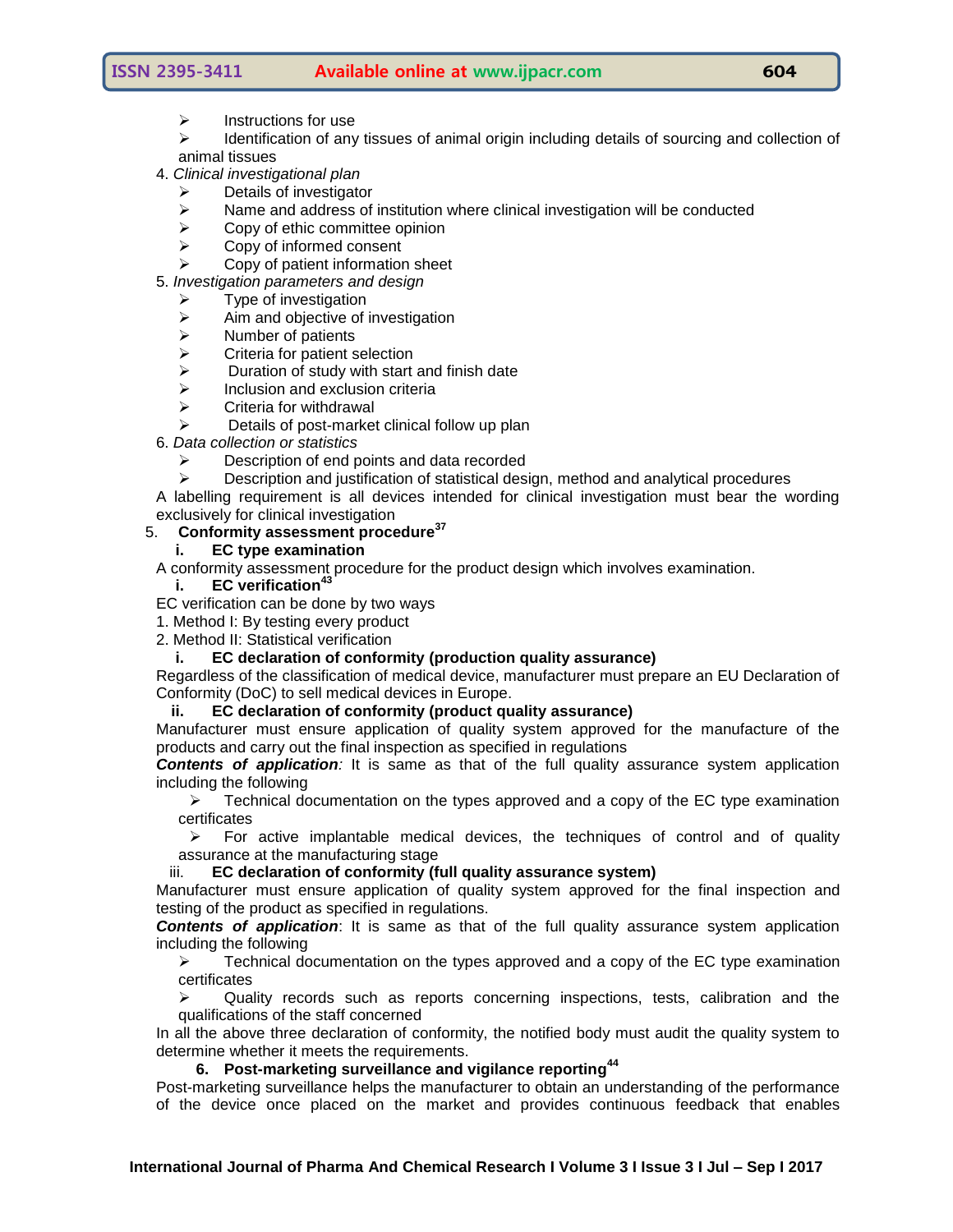manufacturers to maintain a high standard of product quality and consumer satisfaction. It is defined as the pro-active collection of information on quality, safety or performance of Medical Devices after they have been placed on the market.

#### **5.2.4. REGULATORY REQUIREMENTS <sup>47</sup>**

All Medical devices that are placed on the market in the UK have to comply with device-specific legislation:

- $\triangleright$  European Union laws the Medical Devices Directives and Regulations
- $\triangleright$  UK laws the Medical Devices Regulations

The basic regulatory requirements must comply with foreign medical device manufacturers are:

- 1) UK authorized agent
- 2) Understanding the UK regulatory process
- 3) Requirements for the registration of medical devices in UK
- 4) Other requirements

## **5.2.4.1. UK authorized agent<sup>51</sup>**

Foreign Medical device companies that require registration in UK must appoint an agent responsible for pre-certification and post-market surveillance inquiries.

When submit the registration with MHRA, the appointed AR must provide written evidence that they are acting with the consent of a manufacturer located outside the EEA. This may take the form of a **Letter of Designation** or contract from the non-EEA manufacturer.

The letter should state the full name and address of the AR and that they are the designated EU authorized representative based within the UK, under the MDD 93/42EC. In the case of a notification/registration for an in vitro diagnostic device please quote the Directive IVDD 98/79EC.

# **5.2.4.2. Understanding UK regulatory process<sup>48</sup>**

## *A typical approval process involves the following steps*

- 1. The manufacturer confirming that the product is a medical device and determining the correct device classification.
- 2. Conducting relevant tests and clinical trials (if necessary) to demonstrate compliance with the requirements laid out in the relevant directives.
- 3. Compliance assessment of the manufacturer/device by an EU Notified Body for medium and high risk products.
- 4. Registration of low risk medical devices and all in vitro diagnostic products in the country where the manufacturer/representative is based.
- 5. Placing of the CE Mark on the product by the manufacturer based on Notified Body assessment or registration.
- 6. Post-marketing vigilance and monitoring of the device in use.

If a device has multiple uses, each application requires appropriate classification and assessment. **5.2.4.3.Requirements for the common submission format for the registration of medical devices in UK 48, 49**

**i. CE MARKING:** Notified Body is required for the registration of class IIa and class IIb medical devices in UK.

**FORM RG2 FOR GENERAL MEDICAL DEVICES:** for the registration of medical devices manufacturer should apply in FORM RG2 "general medical devices".

Guidance to fill the application form is available in the application form itself

#### **iii. HEADED DESIGNATION LETTER**

The letter should state the full name and address of the AR and that they are the designated EU authorized representative based within the UK, under the **Medical Devices Directive 93/42EC**.

#### **iv. HEADED CANCELLATION/TERMINATION LETTER**

In the case of an overseas manufacturer employing a new AR, the MHRA will require a copy of the letter from the overseas manufacturer, to the old AR terminating their services, and the date the service or contact is due to end.

#### **v.CHANGE OF COMPANY NAME**

So that we can establish whether the allocation of a new registration number is appropriate any registrations where there has been a change of company name, including becoming a limited company, will need confirmation in writing stating whether there has been or has not been a change in the legal entity of the business e.g. enough changes to the operations or structure of the company, as to be wholly different to the previous registration.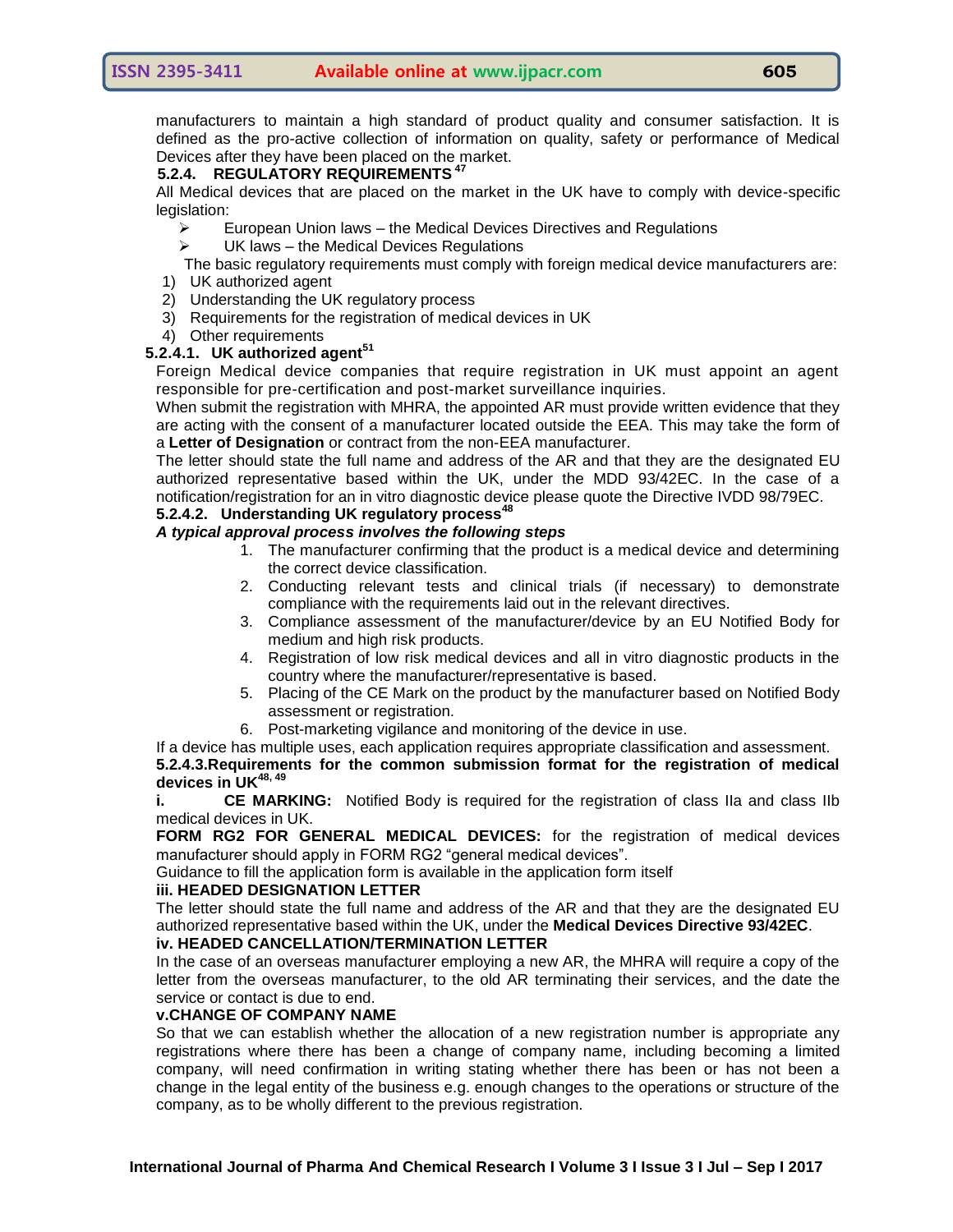#### **i. ADDITIONAL DOCUMENTATION REGARDING THE DEVICES PLACED ON THE MARKET**

Only require the RG2 and/or RG3 form, and the relevant letters in support of your notification if you are an authorized representative. If we have difficultly assigning the appropriate device code we may ask for further information.

# **5.2.4.4. OTHERS48, 49**

**5.2.4.4.1. IMPORTANT NOTE REGARDING THE REGISTRATION PROCESS** Once a valid notification form and payment have been submitted to us, there is no requirement for companies to wait for an acknowledgement letter from the MHRA before placing CE marked devices on the EU market.

#### **5.2.5.REGISTRATION PROCESS50, 52**



**Fig. 14: Registration process of foreign medical device manufacturer in UK**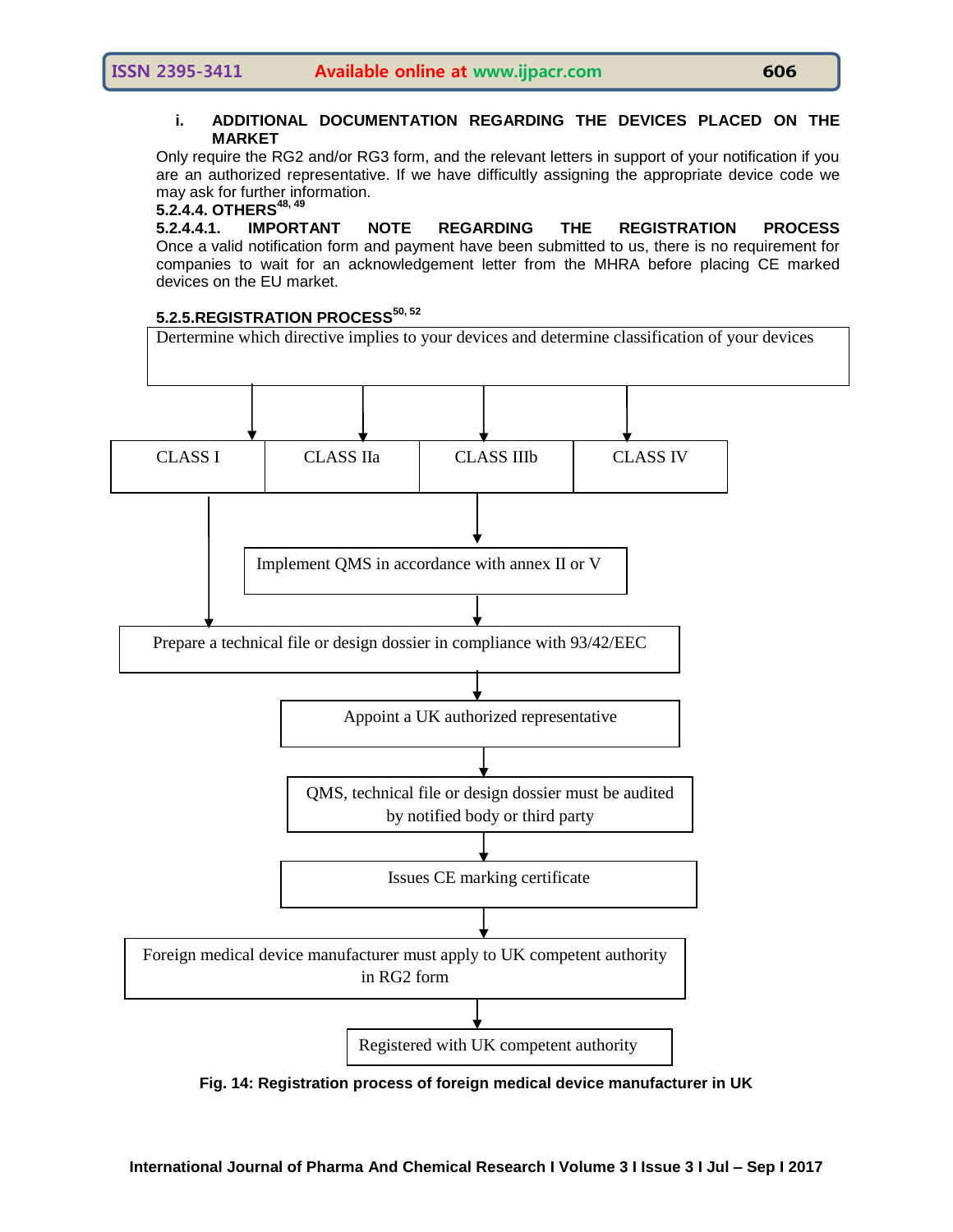## *5.2.* **MEDICAL DEVICE REGISTRATION IN JAPAN**

Moreover in Japan few English language documents have been issued by the Ministry of Health, Labour and Welfare (MHLW) and its division, the PMDA (Pharmaceuticals and Medical Devices Agency). Language barriers and a complex registration process make Japan one of the most time consuming markets for medical device manufacturers to enter.<sup>17</sup>

#### **DEFINITION**

#### *According to article 2 of PAL(PHARMACEUTICAL AFFAIRS LAW)*

*The term "medical device" in this Law refers to equipment or instruments intended for use in the diagnosis, cure or prevention of disease in humans or animals, or intended to affect the structure or functions of the body of humans or animals*.

#### **5.3.1. REGULATORY BODY**

#### **MHLW**

The Ministry of Health &Labor and Welfare (MHLW) is regulatory authority of the pharmaceutical regulatory affairs in Japan.

#### **Functions of MHLW**

- $\rightarrow$  To give a marketing approval.
- $\rightarrow$  To issue a license for marketing authorization holder.
- $\rightarrow$  To issue a manufacturer license

#### **PHARMACEUTICALS AND MEDICAL DEVICES AGENCY (PMDA):**

The PMDA (KIKO) was established in April 2004, through the integration of the Pharmaceutical and Medical Devices Evaluation Center in the National Institute of Health Sciences, the OPSR, and part of the Medical Devices Center, and the PMDA started handling all consultation and review work from the preclinical stage to approvals and post-marketing surveillance<sup>53</sup>

The work of the PMDA can be divided into following categories:

 ADR relief work: Collection, examination and analysis, assessment & provision of ADR information

 $\triangleright$  Review and Implementation of works, such as examination, data analysis, etc. before administrative measures

- Scientific review of Pharmaceuticals and Medical Devices application,
- GLP/GCP/GMP/QMS inspection
- Clinical trial consultation

## **5.3.2. REGULATORY FRAME WORK<sup>54</sup>**

A foreign manufacturer (a person/ a company) intending to manufacture drugs, quasi-drugs, or medical devices in foreign countries and export them to Japan, is required to be accredited by the Minister of Health, Labour, and Welfare

The main regulatory agency in Japan for medical devices and pharmaceuticals is the Ministry of Health & Labour and Welfare (MHLW). A regulatory review agency under the MHLW called the Pharmaceuticals and Medical Devices Agency (PMDA) is in charge of safety, efficacy and quality of medical devices sold in Japan.

- (a) Substantial reforms of safety measures for medical devices,
- (b) Revision of the approval and licensing system and enhancement of post marketing safety measures,
- (c) Enhancement of safety measures of biological products. This report highlights the above revised points and explains procedures for manufacturing and marketing medical devices in connection with PAL

Japanese medical issues, such as health insurance, medical product registration policy and hospitals are handled by the Ministry of Health, Labour and Welfare (MHLW).

Risk Information was suggested by a certain amount of accumulated information on Adverse Drug Reactions (ADR) reports or Early Post marketing Phase Vigilance (EPPV)<sup>55</sup>

## **5.3.3. CLASSIFICATION OF MEDICAL DVICES 56:**

Then generic names are classified to Class I, II, III or IV according to their risk level.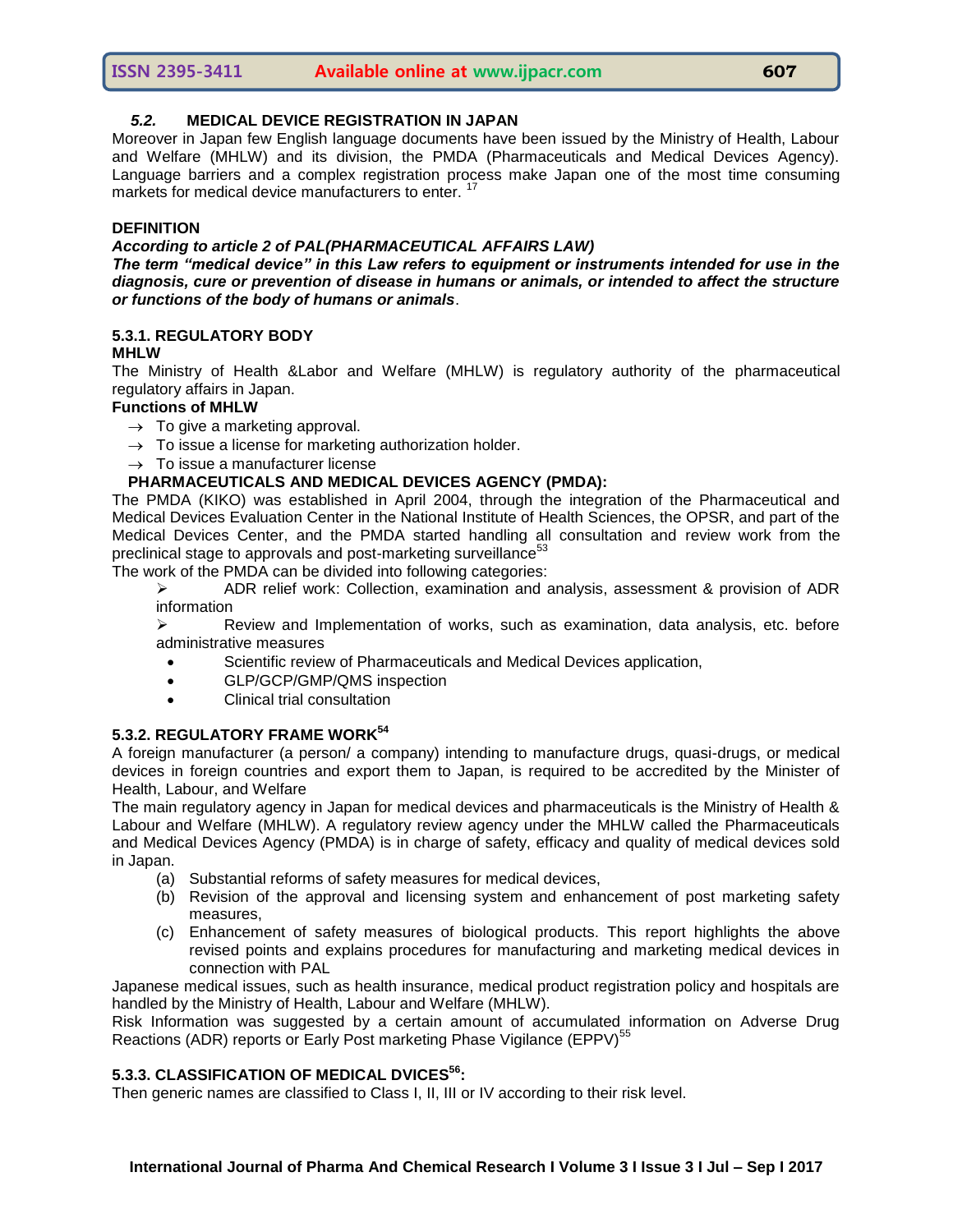#### **a. General medical devices - Class I:**

General medical devices (Class I) are those other than specially controlled medical devices and controlled medical devices that are deemed by MHLW to pose an almost insignificant risk to human life and health in the event of malfunction or side effects.

Although they do not require approval, notification must be submitted to PMDA, and the requirements outlined below must be met.

**EX**: - X-ray film, steel surgical instruments, in-vitro diagnostic devices, etc.

**b. Controlled medical devices/designated controlled medical devices - Class II**

*Medical devices categorized as Class II are further regulated as follows:*

a. Medical devices, which have not applicable certificate standards, are categorized as controlled medical device, and need approval reviewed by PMDA.

b. Medical devices, which have and meet applicable certification standards, are categorized as designated controlled medical devices, and need certification reviewed by and Registered Certification Body (RCB).

- c. Common requirements for class II medical devices.
- $\rightarrow$  The applicant must have a 2nd grade MAH license.
- $\rightarrow$  The manufacturer must have a license for a medical device manufacture.
- $\rightarrow$  Manufacturer must comply with the quality management system (QMS) requirements set by MHLW ordinance 169.

**EX: -** MRI units, electronic sphygmomanometers, electronic endoscopes, ultrasonograph equipment, dental alloys, etc.

## **c. Specially controlled medical devices-Class III and Class IV**

EX**: -**

**Class III**: haemodialysis equipment, artificial bones and joints, mechanical ventilation apparatus, balloon catheters, etc.

**Class IV**: pacemakers, artificial cardiac valves, stents, etc.

#### **5.3.4. REGULATORY REQUIREMENTS<sup>57</sup>**

- 1. Appointing Japanese authorized agent
- 2. Understanding the Japan regulatory process
- 3. Requirements for the ACCREDITATION OF FOREIGN MEDICAL DEVICE MANUFACTURER
- 4. Other requirements

## **5.3.4.1. APPOINTING JAPANESE AUTHORIZED AGENT<sup>58</sup>**

Manufacturers with no local presence in Japan must appoint a Marketing Authorization Holder (MAH) or Designated MAH(D-MAH) to manage their device registration process andliaise with the Pharmaceutical and Medical Devices Agency(PMDA), Japan"s medical device market regulator

#### **ROLE AND RESPONSIBILITIES OF MAH/ D-MAH<sup>58</sup>**

**MAH:**

- $\triangleright$  The MAH controls the registration of the medicinal Products. The MAH is applicant and becomes the owner of approval/ certification
- $\triangleright$  The MAH need no signature from the foreign manufacturer if a supplement application or transfer application of the approval is submitted due the MAH is the owner of the approval. He can submit the application under their responsibility.

**D-MAH:**

- $\triangleright$  The foreign manufacturer is the applicant and becomes the owner of approval / certification. He controls the registration of medical device.
- $\triangleright$  Foreign manufacturer cannot obtain the license of MAH so the manufacturer must appoint a Japanese company who has the appropriate MAH license as D-MAH.
- $\triangleright$  The DMAH acts as the representative for the foreign manufacturer during and after the product registration process.
- $\triangleright$  Change of D-MAH is much easier compared to the case of MAH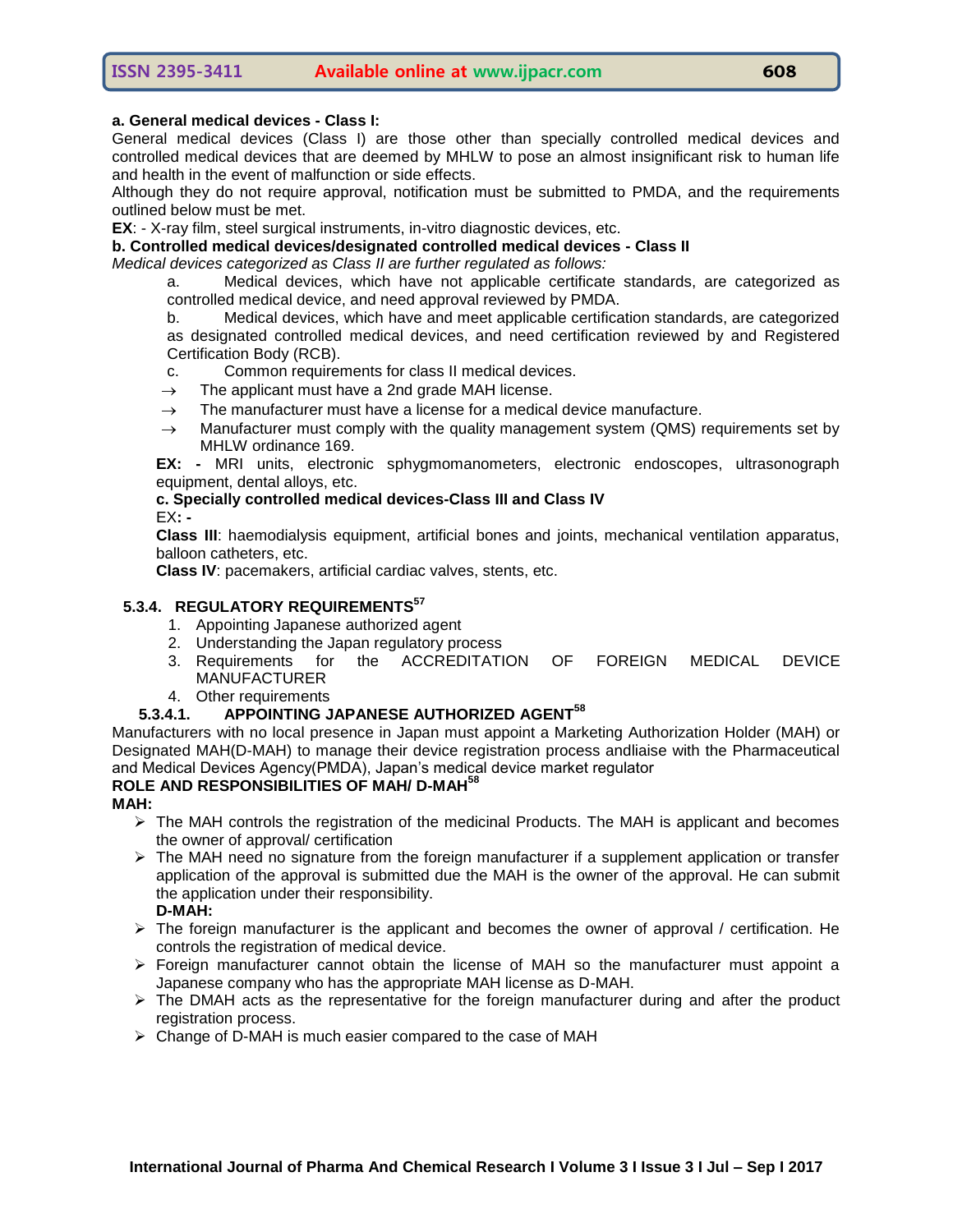## **5.3.4.2. UNDERSTANDING THE JAPAN REGULATORY PROCESS<sup>59</sup>:**

There are two components of the Japanese PAL regulations that are key to doingbusiness in Japan: "Kyoka" and "Shonin."

"Kyoka" is a kind of business license required for Marketing Authorization Holders(MAH), manufacturers, repairers anddistributors. If the manufacturing facilities are located outside of Japan, these foreignmanufacturing facilities are required to obtain Foreign Manufacturer Accreditationinstead of a Manufacturer License.

To market medical devices in Japan, the MAH must register the device through thefollowing procedures. Emergo can assist you with any medical device approval inJapan, regardless of classification.

#### **Pre-market Submission (Todokede) - CLASS I MEDICAL DEVICES**

To register and market General Medical Devices (Class I devices), the MAH onlyneed to file Pre-Market Submission to PMDA with no assessment by the PMDA.

## **Pre-market Certification (Ninsho) - CLASS II MEDICAL DEVICES**

Only Class II devices which are specified as Specified Controlled Devices are subjectto Pre-market Certification. Class II devices other than Specified Controlled Devicesare subject to Pre-market Approval.To register and market a Specified Controlled Medical Device, the MAH needs to file

Pre-Market Certification application with a Registered Certification Body (RCB) andobtain their certification. This procedure is quite similar to European CE markingusing a Notified Body. In fact, several European Notified Bodies are also authorizedJapanese RCBs. Each Specified Controlled Medical Device must apply internationallyharmonized standards as is the case with CE Marking

## **Pre-market Approval (Shonin) - CLASS III & IV MEDICAL DEVICES**

To register and market a "Highly Controlled Medical Device" the MAH needs to file aPre-market Approval Application with the PMDA and obtain their approval. Class IIdevices that are not Specified Controlled Devices are also subject to Pre-MarketApproval.

## **QMS Compliance Inspections<sup>59</sup>**

The Japanese QMS is broadly equivalent to ISO 13485:2003, or, in other words, medical device GMPs. *Documentation requirements*

A key difference between Japanese QMS and ISO 13485:2003 requirements is the production and maintenance of a document called the **Seihinhyojunsho**, roughly equivalent to a device master record (DMR).

The main contents of **Seihinhyojunsho(device master record)** is as follows

- $\rightarrow$  Generic name and trade name
- $\rightarrow$  Product approval date and number
- $\rightarrow$  Product functions and specifications
- $\rightarrow$  Operational procedure or usage
- $\rightarrow$  Product design, drawing, and specifications, or ingredients and quantity
- $\rightarrow$  Manufacturing method and procedure
- $\rightarrow$  In case of imported devices, name of country of production and/or export, names of countries where product is sold, and trade names in each country
- $\rightarrow$  Label and packaging
- $\rightarrow$  Test methods of product, materials, and components
- $\rightarrow$  Storage conditions and methods for product, materials, and components

In a preapproval inspection (i.e., to get product registration), PMDA needs to review the following documents before it determines whether to also perform an on-site inspection:

- A detailed floor plan,
- The quality management manual,
- Device information (including the Seihinhyojunsho),
	- Manufacturing process flow, etc

In a post approval inspection (i.e., for renewal), additional documents must be submitted. Further required documents include, for the plant as a whole,

- A record of all product recalls in the previous five years and
- A declaration of compliance with Japanese QMS standards.
- Documents for selected products include the Japanese product registration application,
- ISO 13485:2003 certification,
- QMS surveillance reports for the past two years.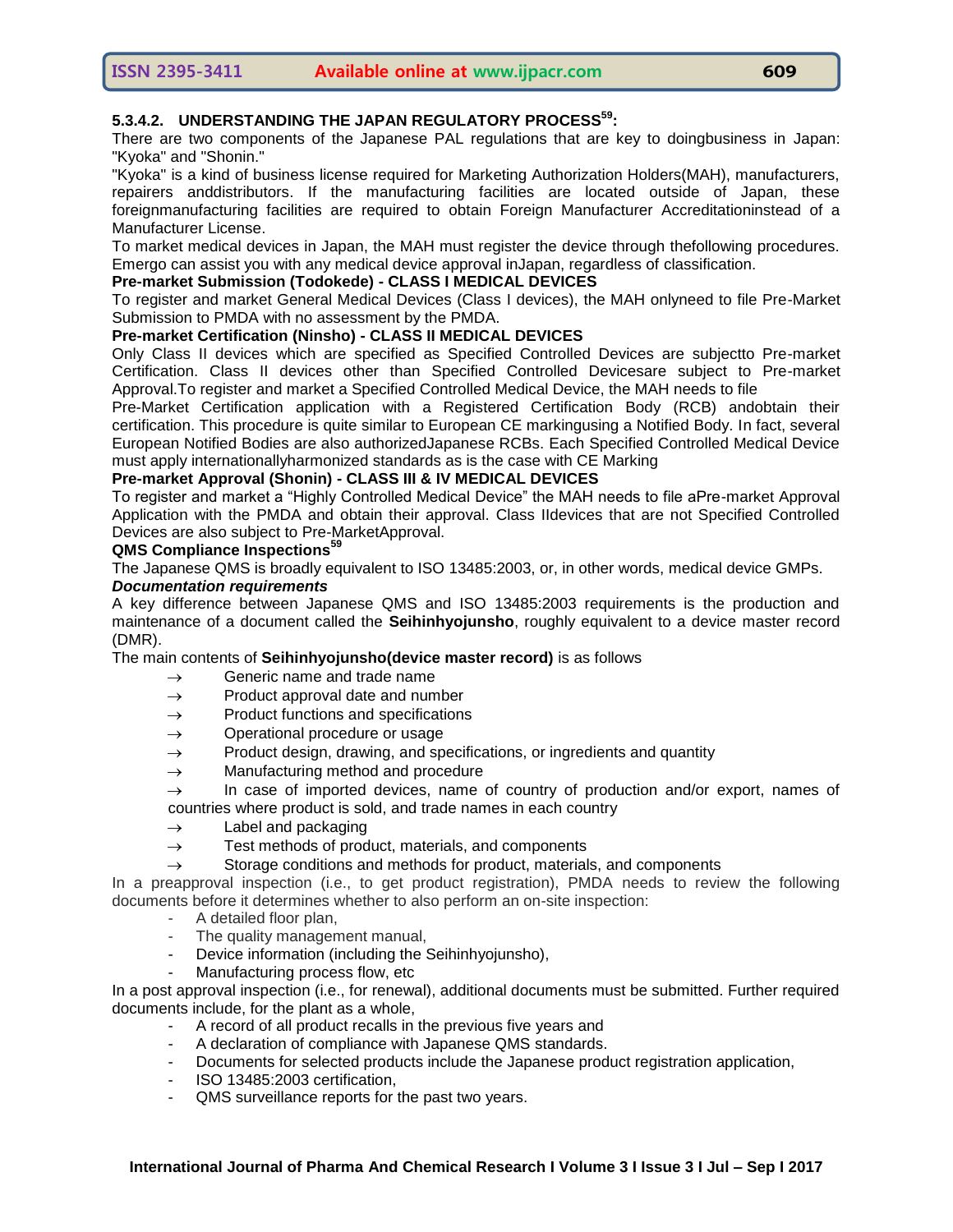- The number of products manufactured per year for the past three years,
- Explanations for any changes to the quality control system.

#### **5.3.4.3. REQUIREMENTS FOR THE ACCREDITATION OF FOREIGN MEDICAL DEVICE MANUFACTURER60, 61:**

#### *1. Accreditation category*

Category of Accreditation of Foreign Manufacturers

Under the provision of Article 36 of the Pharmaceutical Affairs Law Enforcement Regulations, the category of the accreditation of a foreign medical device manufacturer shall be as specified below:

#### **TABLE-02 Accreditation category of Medical Devices**

| <b>Articles</b>                               |                                                                                                                                                                                                                                                                                                                                                                                                                                                                                                   |  |
|-----------------------------------------------|---------------------------------------------------------------------------------------------------------------------------------------------------------------------------------------------------------------------------------------------------------------------------------------------------------------------------------------------------------------------------------------------------------------------------------------------------------------------------------------------------|--|
| Article 36, Paragraph 4,<br>ltem 1            | Accreditation for all or part of the manufacturing process of the medical devices designated<br>by the Minister pursuant to the provisions of Article 43, Paragraph 2 of PAL as well as of the<br>medical devices designated by the Minister as requiring due caution to be exercised in their<br>manufacturing control and quality control pursuant to the provisions of Article 80, Paragraph<br>2, Item 3 of the Ordinance (e.g. cell/tissue therapy drugs, and specified biological products) |  |
| Article 36, Paragraph 4,<br>Item <sub>2</sub> | Accreditation for all or part of the manufacturing process of sterile medical devices<br>(excluding manufacturing processes indicated in the Item 4)                                                                                                                                                                                                                                                                                                                                              |  |
| Article36, Paragra4, Item 3                   | Accreditation for all or part of the manufacturingprocess of medical devices other than<br>those indicated in the preceding two items (excluding manufacturing processes indicated in<br>the next item)                                                                                                                                                                                                                                                                                           |  |
| Article 36, Paragraph 4, Item                 | Accreditation for only the processof packaging, Labeling or storage among the<br>manufacturingprocesses of medical<br>devices indicated in thepreceding two items                                                                                                                                                                                                                                                                                                                                 |  |

#### **2. Application for Accreditation of Foreign Manufacturers**

**(1)** An "Applicant" is required to submit "Application for Accreditation" (Form No. 18 inthe PAL Enforcement Regulations) that is addressed to the Minister in duplicate,and "Application for Accreditation Examination" (Form No.16-(2) in the Regulations)to Chief Executive of PMDA. Both applications need to be submitted toAdministration Division II, Office of Review Administration of PMDA.

A Japanese marketing approval holder who markets drugs and medical devices, etc.manufactured by a foreign manufacturer can make an accreditation application on the manufacturer"s behalf. However, the space of "Name of Applicant" on theapplication form should be filled out with the foreign manufacturer's name (when an "Applicant" is a corporation, names of the corporation and their CEO). In addition,an "Applicant" is to be responsible to renew their accreditation every 5 years. Formore details on the renewal procedure, please refer to "Application forRenewal of Accreditation of Foreign Manufacturers".

Examination Fees for the accreditation differ between on-site and documentexaminations. However, PMDA requires only document audit fee to be paid to ourbank account because, in principle, we do not conduct on-site inspection only for thepurpose of examining buildings and facilities of a foreign manufacturingestablishment to be accredited.

A target period to complete administrative processing (standard administrativeprocess time) of accrediting a foreign manufacturer is not specifically set. However,the period can be estimated to be about 5 months because the Minister's licensingprocess for a domestic manufacturing establishment takes about 5 months.

When an "Applicant" intends to apply for a new accreditation, they cannot apply formultiple categories in one accreditation application. They need to submit anaccreditation application for one category and, at the same time, submit additionalapplications for the other categories, Application for Change/Addition inCategory of Accreditation of Foreign Manufacturers).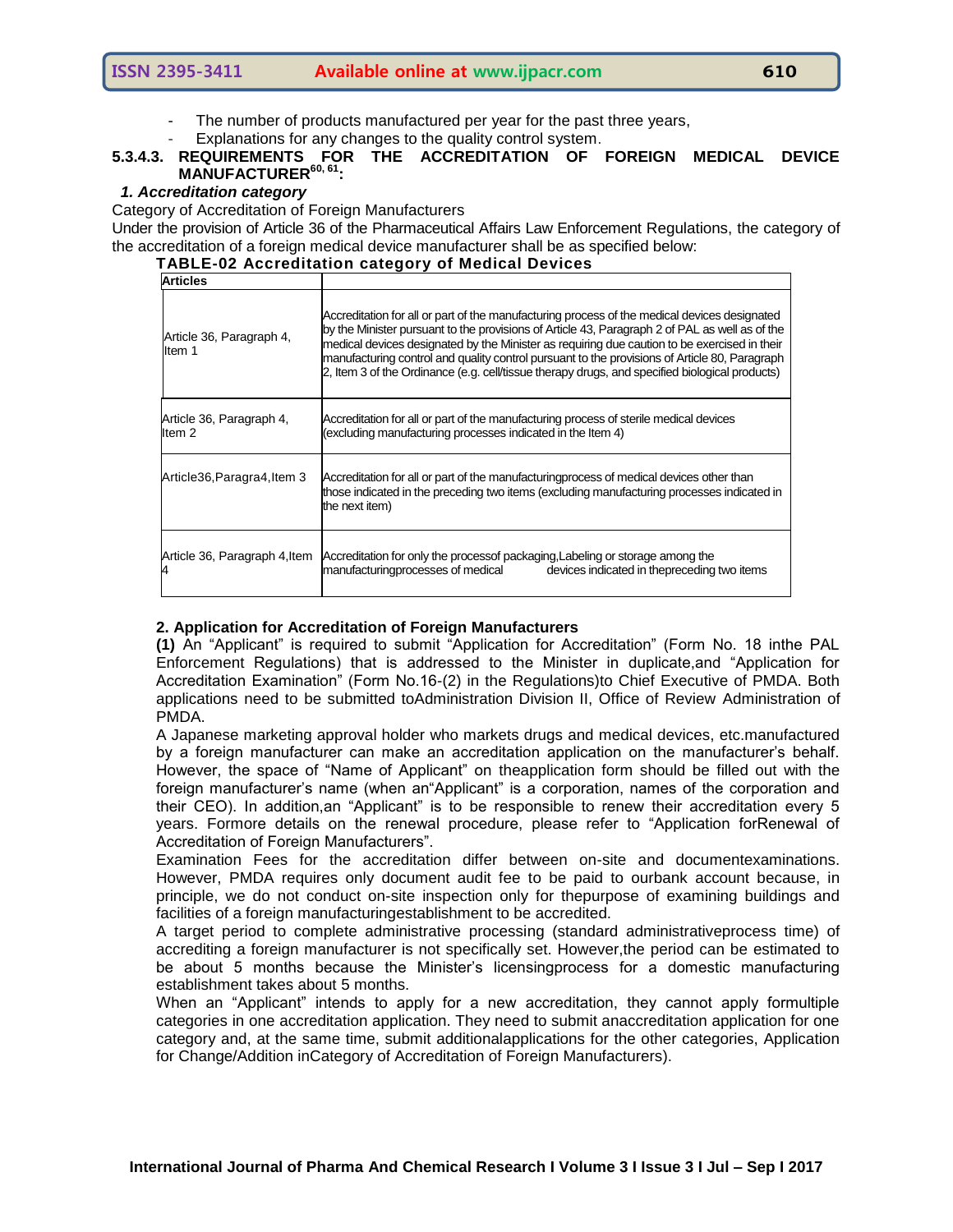- **(2) Documents to Be Attached to Accreditation Application (Article 35, Paragraph 2 of the PAL Enforcement Regulations)**
- a. **A medical certificate** from a physician which indicates whether or not an "Applicant" has mental disorders or is addicted to narcotics, cannabis, opium or stimulant drugs". (When the "Applicant" is a corporation, medical certificates of their CEO and all the executives responsible for the services are required.)
- b. **A curriculum vitae** of the person who is responsible to the manufacturing establishment"
- c. **―List of products‖**
- **d.** "**A document on buildings and facilities of a manufacturing establishment**"
- e. When radiopharmaceuticals are included (excluding cases that the amount ofradiopharmaceuticals is equal to or less than those designated by the Minister), adocument on the type of the radiopharmaceuticals and outlines of facilities forhandling such radiopharmaceuticals"
- f. "When a system for marketing license, manufacturing license, marketing approval ormarketing certification of drugs and medical devices or an equivalent system isestablished in the country where the foreign manufacturer resides, a copy of thelicense certificate issued by governmental organizations etc. of the country undersuch system". The license certificate should be currently valid.

#### **Note: Points to Consider (PTC) with Respect to Accreditation of ForeignManufacturers of Medical Devices and** *In vitro* **Diagnostics**

#### **(3) Application for Change/Addition in Category of Accreditation of Foreign Manufacturers**

#### **(4) Application for Renewal of Accreditation of Foreign Manufacturers**

Unless an "Accredited Foreign Manufacturer" renews their accreditation, using aform of "Application for Renewal of Accreditation" (Form No. 20 in the PALEnforcement Regulations), within its 5-year effective period, their accreditationbecomes null and void.

#### **5.3.4.4. OTHERS**

#### (1) **Notification on Change (Article 100 of the PAL Enforcement Regulations)**

When an "(Deemed) Accredited Foreign Manufacturer" makes changes in the following matters, they must notify the fact to the Minister within 30 days by submitting a notification (Form No. 6) to PMDA.

- $\rightarrow$  Name or address of the person responsible for the manufacturing establishment
- $\rightarrow$  Name of the executives responsible for the services, when the manufacturer is a
- $\rightarrow$  Corporation
- $\rightarrow$  Name of the manufacturing establishment
- $\rightarrow$  Major part of buildings and facilities of the manufacturing establishment
- $\rightarrow$  Category and (deemed) accreditation number, when a foreign manufacturer obtains additional accreditations for another category, or discontinues operation of their accredited manufacturing establishment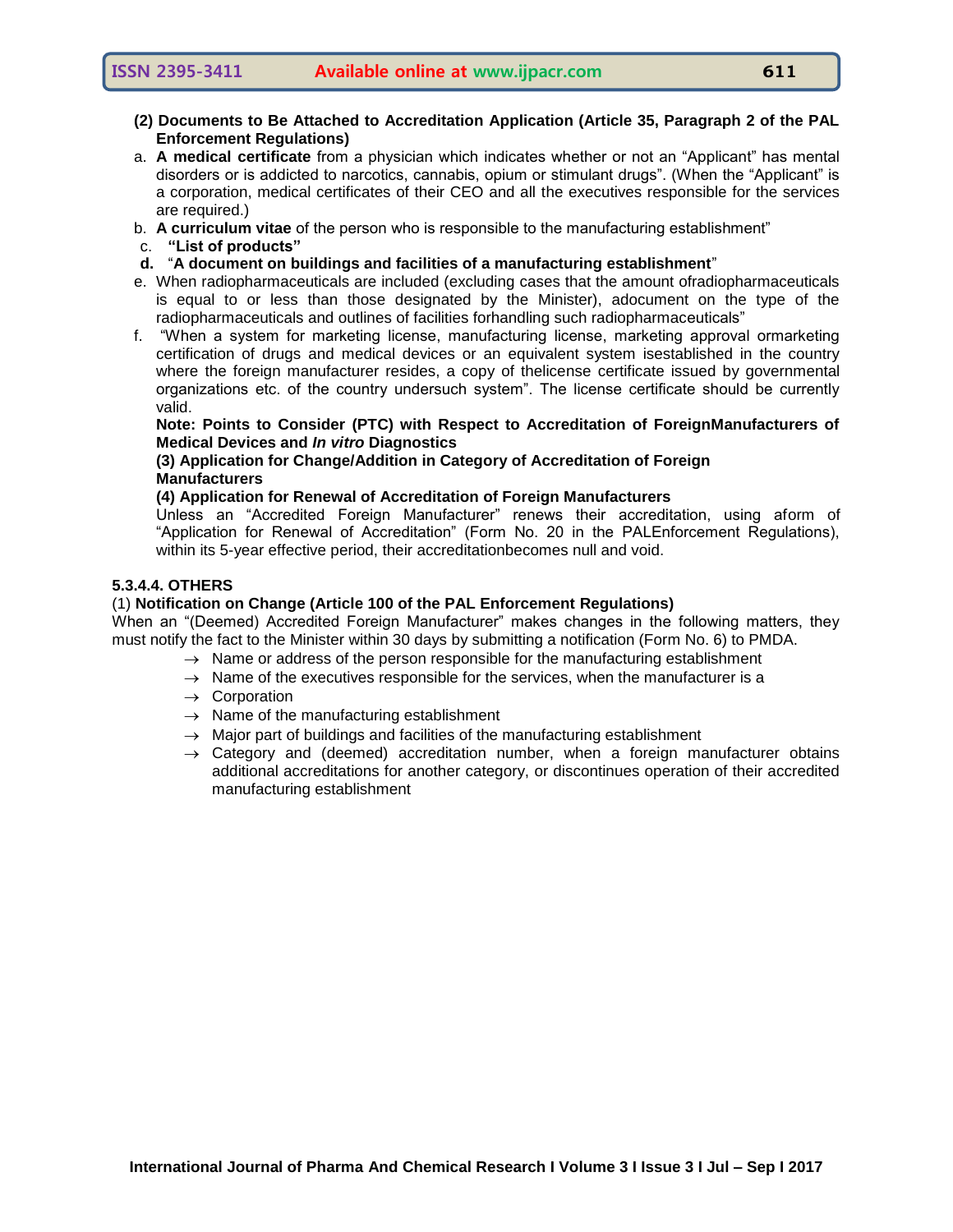

#### **Fig. 15: Registration process of foreign medical device manufacturer in Japan**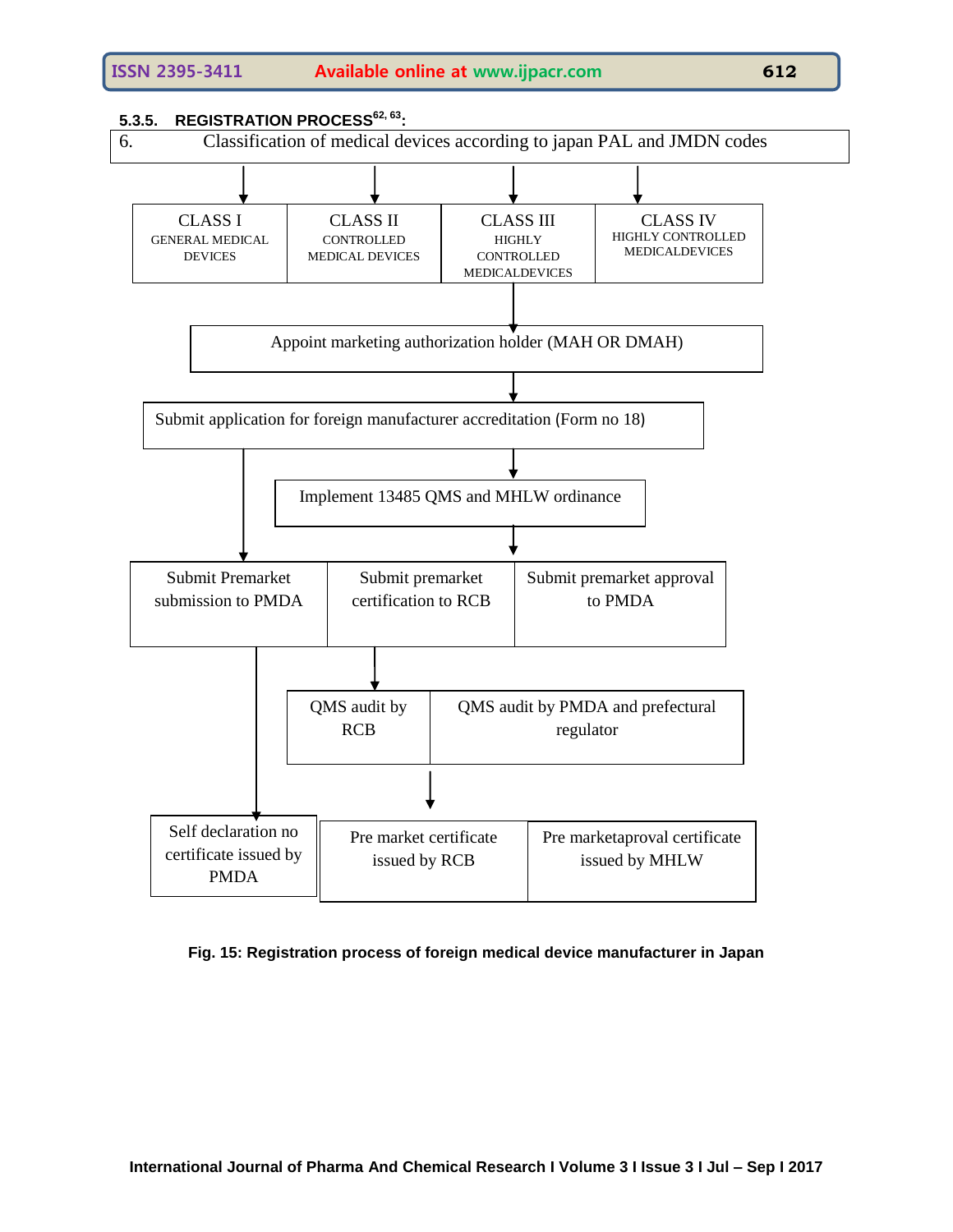# **6.3. COMPARITIVE STUDY BETWEEN INDIA, UK AND JAPAN**

#### **Table 4: Comparison of medical device regulations in India, UK and Japan**

| <b>REQUIREMENTS</b>             | <b>INDIA</b>                                                                                                                                                                                                                                                                                                           | $\overline{\mathsf{UK}}$                                                                                                                                                                                                                                                                                                                                                                                                      | <b>JAPAN</b>                                                                                                                                                                                                                                                                                                                                                   |
|---------------------------------|------------------------------------------------------------------------------------------------------------------------------------------------------------------------------------------------------------------------------------------------------------------------------------------------------------------------|-------------------------------------------------------------------------------------------------------------------------------------------------------------------------------------------------------------------------------------------------------------------------------------------------------------------------------------------------------------------------------------------------------------------------------|----------------------------------------------------------------------------------------------------------------------------------------------------------------------------------------------------------------------------------------------------------------------------------------------------------------------------------------------------------------|
| Regulatory body                 | Central Drug Standard<br><b>Control Organization</b><br>(CDSCO)                                                                                                                                                                                                                                                        | The Medicines and Healthcare<br><b>Products Regulatory</b><br>Agency (MHRA)                                                                                                                                                                                                                                                                                                                                                   | Ministry of Health & Labour and<br>Welfare (MHLW), review agency<br>under the MHLW called the<br><b>Pharmaceuticals and Medical</b><br>Devices Agency (PMDA)                                                                                                                                                                                                   |
| Regulations                     | Drugs and Cosmetics Act,<br>1940 (India Act), the Drugs<br>and Cosmetics Rules, 1945<br>(Rules)                                                                                                                                                                                                                        | Directive 93/42/EEC (The<br>GeneralMedical Devices),<br><b>Medical device regulations</b><br>(MDD)                                                                                                                                                                                                                                                                                                                            | Pharmaceutical Affairs Law (PAL)                                                                                                                                                                                                                                                                                                                               |
| Definition of medical<br>device | According to Section 3 (b)<br>(iv) of Drugs and Cosmetics<br>Act, 1940                                                                                                                                                                                                                                                 | Article 1.2 of<br>Directive93/42/EEC(The<br><b>GeneralMedical Devices)</b>                                                                                                                                                                                                                                                                                                                                                    | According to article 2 of<br>PAL(PHARMACEUTICAL<br><b>AFFAIRS LAW)</b>                                                                                                                                                                                                                                                                                         |
| Classification                  | Notified and non notified<br>medical devices according<br>to Drugs and Cosmetics Act,<br>1940<br>According to new<br>amendment bill based on<br>the risk levelclasses<br>A,B,C,D                                                                                                                                       | According with the Annexes II,<br>III, IV, V, VI and VII of the<br>MDD based on risk level<br>Class I<br>Class IIb<br>Class IIa<br>Class III                                                                                                                                                                                                                                                                                  | according to their risk level<br>General medical devices - Class I<br>Controlled medical<br>devices/designated controlled<br>medical devices - Class II<br>Specially controlled medical<br>devices-Class III and Class IV                                                                                                                                      |
| Regulatory<br>requirements      | Appointing India<br>$\bullet$<br>authorized agent<br>Understanding the<br>$\bullet$<br>Indian regulatory<br>process<br>Requirements for<br>the common<br>submission format<br>for the registration<br>of medical<br>devices in India<br>Import license                                                                 | UK authorized agent<br>Understanding the<br>$\bullet$<br>UK regulatory<br>process<br>Obtaining CE mark<br>٠<br>Requirements for<br>the registration of<br>medical devices in<br>UK                                                                                                                                                                                                                                            | Appointing Japanese<br>$\bullet$<br>authorized agent<br>(MAH/DAH)<br>Understanding the<br>$\bullet$<br>Japan regulatory<br>process<br>Requirements for the<br>accreditation of foreign<br>medical device<br>manufacturer<br>Other requirements                                                                                                                 |
| Types of submissions            | common submission format<br>for medical devices<br>according to drugs and<br>cosmetics act, 1940                                                                                                                                                                                                                       | Submissions to obtain CE<br>mark<br>Registration certification<br>submission                                                                                                                                                                                                                                                                                                                                                  | Premarket submission<br>Premarket certification<br>Premarket approval                                                                                                                                                                                                                                                                                          |
| Device applications             | Form-40                                                                                                                                                                                                                                                                                                                | RG2 form                                                                                                                                                                                                                                                                                                                                                                                                                      | Form-18 (accreditation)<br>Form-16(2)(accreditation<br>examination)                                                                                                                                                                                                                                                                                            |
| Documents required              | Covering letter<br>$\bullet$<br>Authorisation<br>letter<br>Form 40<br>Plant master file<br>Device master file<br>Whole sale<br>licence<br>Manufacturing<br>licence<br>CE certificate /<br>$\bullet$<br>free sale<br>certificate<br>Inspection/audit<br>٠<br>report<br>Quality<br>management<br>systems<br>certificates | Headed designation<br>٠<br>letter<br>RG2 form<br>$\bullet$<br>CE marking<br>certificate<br><b>Technical file</b><br>$\bullet$<br>EC design<br>٠<br>examination<br>certificate<br>EC full quality<br>٠<br>assurance certificate<br><b>EC</b> verification<br>$\bullet$<br>certificate<br>EC product quality<br>٠<br>assurance certificate<br>Inspection report<br>٠<br>Quality management<br>$\bullet$<br>systems certificates | Covering letter<br>Form-18(accreditation)<br>Form-<br>16(2)(accreditation<br>examination)<br>Medical certificate<br>٠<br>Curriculum vitae<br>$\bullet$<br>Plant master file<br>$\bullet$<br>Device master file<br>$\bullet$<br>Manufacturing licence<br>$\bullet$<br>Inspection report<br>$\bullet$<br>Quality management<br>$\bullet$<br>systems certificates |
| QMS                             | ISO 13485:2003                                                                                                                                                                                                                                                                                                         | ISO 13485:2003                                                                                                                                                                                                                                                                                                                                                                                                                | MINISTERAL ORDINANCCE<br>#169based on ISO 13485                                                                                                                                                                                                                                                                                                                |
| Certifications                  | Registration certificate                                                                                                                                                                                                                                                                                               | CE marking certificate<br>Registration certificate                                                                                                                                                                                                                                                                                                                                                                            | Premarket certificate<br>Premarket approval certificate                                                                                                                                                                                                                                                                                                        |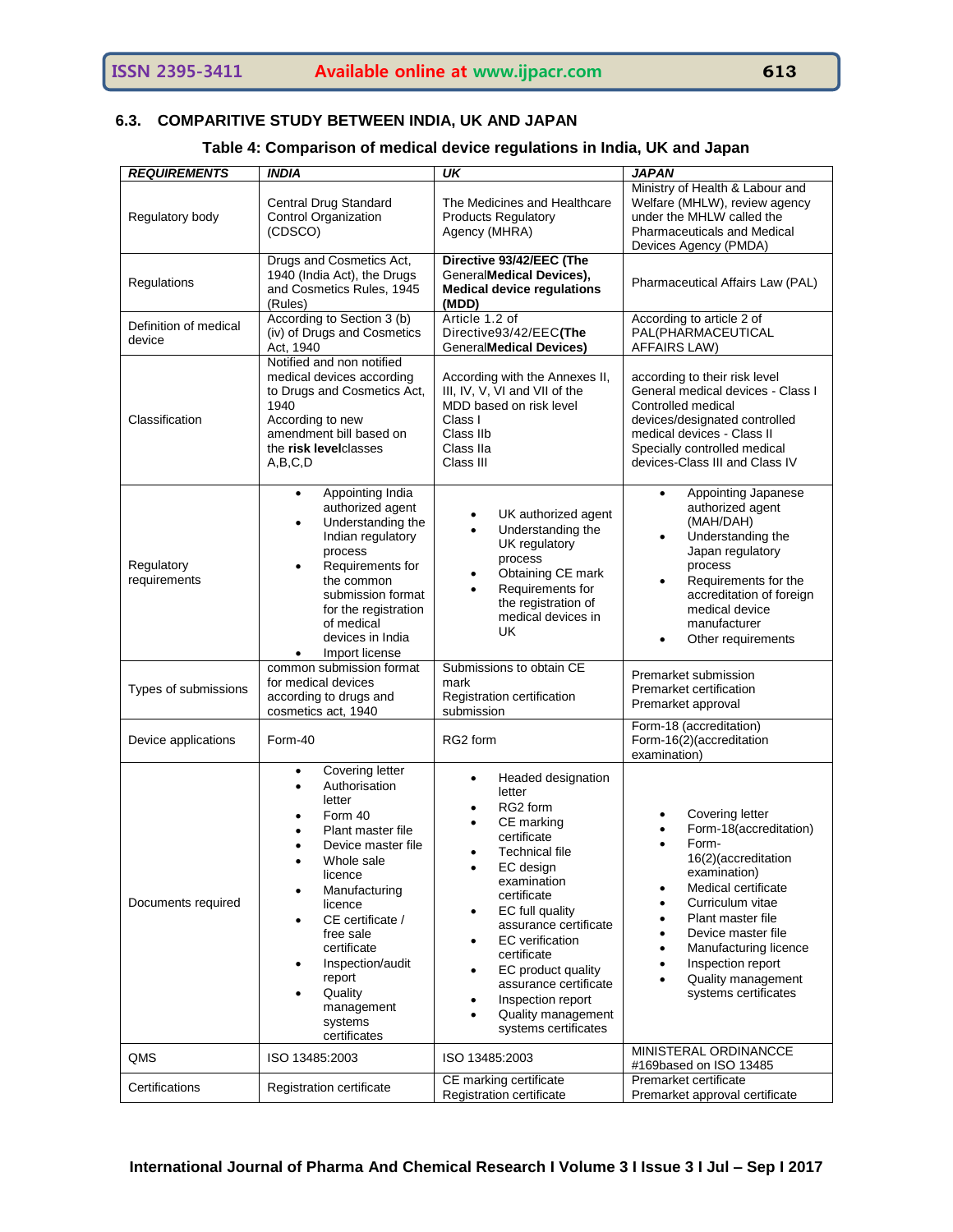#### **CONCLUSION**

Our comparative study concludes that "regulations for the safety of patient is same but rules and procedures followed to implement that are different", due to this reason a common framework and format like CTD cannot be implemented though the submission of the document is made electronically.

So, complete harmonization would be a very difficult task. As each country has their own requirements and regulations that allows them to maintain a level of control over their medical devices effectively and efficiently. The possibility of complete harmonization is remote and would be a huge undertaking for all of the countries involved.

#### **REFERENCES**

1. Global medical device market prospects discussed in new research report package published at market publishers.com [Internet] London: 2011 December 01 [cited 2014 August 02]; Available from:

http://www.prweb.com/releases/2011/12/ prweb9006574.html

- 2. Dr Michael cheng. Medical device regulations: global overview and guiding principles. Switzerland. World Health Organization. 2003. P.54.
- 3. Sandra Brolin. Global regulatory requirements for medical devices [PhD thesis]. Sven Hamp, Malardalen University. [Cited 2014 May 04]; Available from: <http://www.mdh.diva-portal.org/smash/get/diva2:121327/FULLTEXT01>
- 4. Council Directive on the approximation of the laws of the Member States relating to active implantable medical devices. London. Official Journal of European Communities. 2007 October 11.P.35.
- 5. Indian medical device market outlook to 2017 published at RNCOS business consultancy services. [Internet]. [Cited sep, 2014]. Available from: [http://www.deloitte.com/assets/DcomIndia/Local%20Assets/Documents/Lifesciences/Medical\\_tec](http://www.deloitte.com/assets/DcomIndia/Local%20Assets/Documents/Lifesciences/Medical_technology_Industry_in_India.pdf) [hnology\\_Industry\\_in\\_India.pdf](http://www.deloitte.com/assets/DcomIndia/Local%20Assets/Documents/Lifesciences/Medical_technology_Industry_in_India.pdf)
- 6. Emergo group services. Indian medical device registration and approval. Available from: <http://www.emergogroup.com/services/india/india-medical-device-registration>
- 7. David Topham. Medical devices; The UK industry and its technology development. Published by PRIME Faraday Partnership [Internet] [cited may, 2014]; Available from: [http://www.lboro.ac.uk/microsites/mechman/research/ipm-ktn/pdf/Sector\\_profile/medical-devices](http://www.lboro.ac.uk/microsites/mechman/research/ipm-ktn/pdf/Sector_profile/medical-devices-the-uk-industry-and-its-technology-development.pdf)[the-uk-industry-and-its-technology-development.pdf](http://www.lboro.ac.uk/microsites/mechman/research/ipm-ktn/pdf/Sector_profile/medical-devices-the-uk-industry-and-its-technology-development.pdf)
- 8. Overview of medical device market in United Kingdom. Published By: Espicom Business Intelligence [internet] [cited july, 2014]; Available from: [https://www.bharatbook.com/medical-devices-market-research-reports-167875/the-medical](https://www.bharatbook.com/medical-devices-market-research-reports-167875/the-medical-device-market-uk.html)[device-market-uk.html](https://www.bharatbook.com/medical-devices-market-research-reports-167875/the-medical-device-market-uk.html)
- 9. The Medicines and Healthcare products Regulatory Agency (MHRA); Registration of medical devices. [Internet]. Available from:

<http://www.mhra.gov.uk/Howweregulate/Devices/Registrationofmedicaldevices/index.htm>

- 10. By Satoru Nagasaka, Benjamin Lang. An overview of pharmaceutical and medical device regulations in Japan. [internet] [cited April, 2014]; Available from: <https://www.morganlewis.com/pubs/OverviewPharmadevicereg.pdf>
- 11. Anuja R Shah, RK Goyal. Current status of the regulation for medical devices. [internet] [cited Nov, 2014]; Available from: [http://www.ijpsonline.com/article.asp?issn=0250474X;year=2008;volume=70;issue=6;spage=695;](http://www.ijpsonline.com/article.asp?issn=0250474X;year=2008;volume=70;issue=6;spage=695;epage=700;aulast=Shah) [epage=700;aulast=Shah](http://www.ijpsonline.com/article.asp?issn=0250474X;year=2008;volume=70;issue=6;spage=695;epage=700;aulast=Shah)
- 12. Ames Gross. Update on medical device regulations in India; published in regulatory focus. [internet] [cited Oct, 2014]; Available from: [http://www.pacificbridgemedical.com/publications/update-on-the-medical-device-regulations-in](http://www.pacificbridgemedical.com/publications/update-on-the-medical-device-regulations-in-india/)[india/](http://www.pacificbridgemedical.com/publications/update-on-the-medical-device-regulations-in-india/)
- 13. DB Jeffery"s. The regulation of medical devices and role of medical device agency [internet] [cited December, 2014]; Available from:

<http://onlinelibrary.wiley.com/doi/10.1046/j.0306-5251.2001.01416.x/pdf>

14. Dr. Bobby George. Regulation of medical devices [internet] [cited july 2014]; Available from: http://www.ncbi.nlm.nih.gov/pmc/articles/PMC3146078/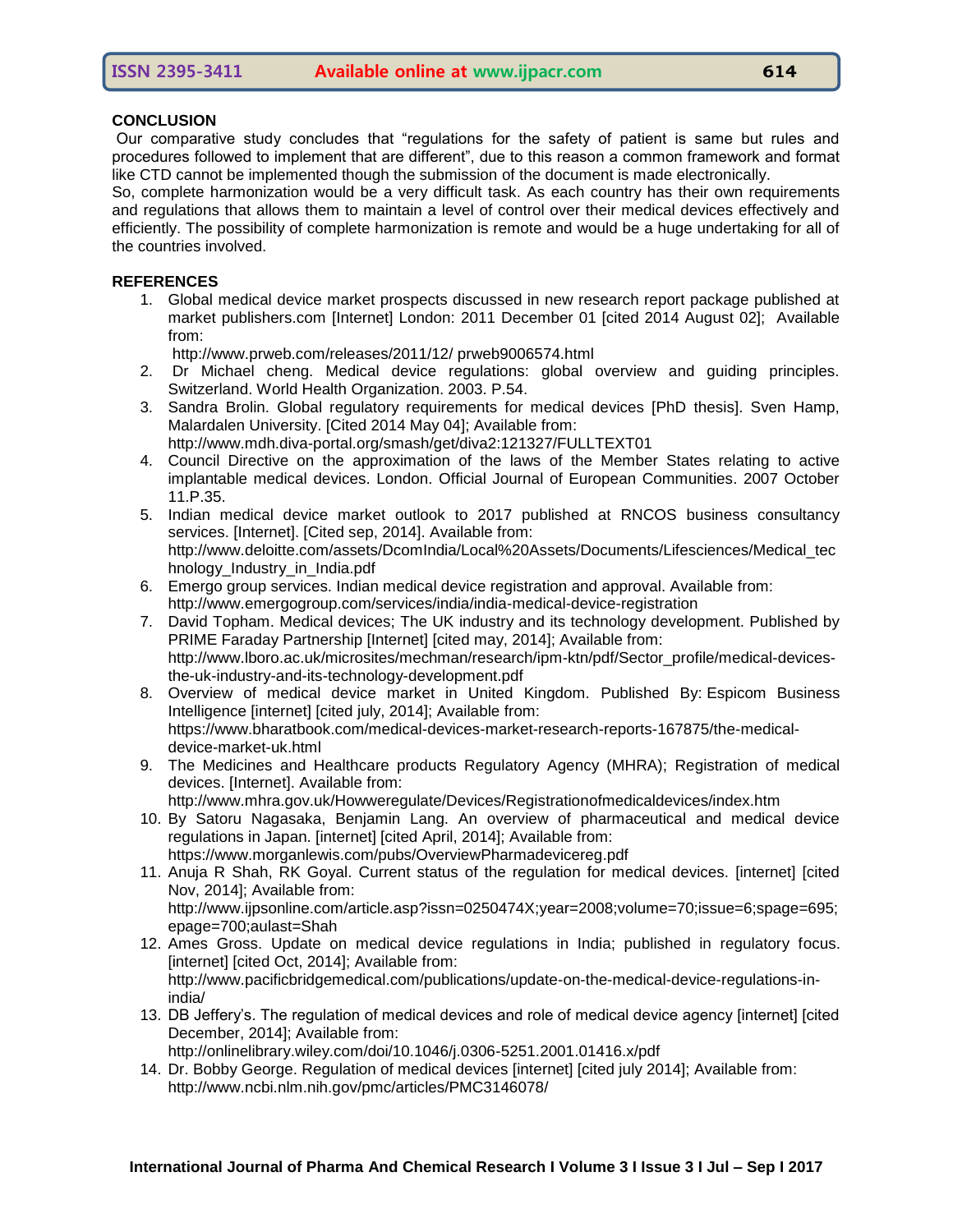- 15. Nassim Parvizi and Kent Woods. Regulation of medicines and medical devices: contrasts and similarities. Clinical Medicine 2014 Vol 14, No 1: 6–12. [internet]; Available from: <http://www.clinmed.rcpjournal.org/content/14/1/6.full.pdf>
- 16. Hasumati Rahalkar. Historical overview of pharmaceutical industry and drug regulatory affairs [internet] [cited September, 2014]; Available from: [http://omicsgroup.org/journals/historical-overview-of-pharmaceutical-industry-and-drug](http://omicsgroup.org/journals/historical-overview-of-pharmaceutical-industry-and-drug-regulatory-affairs-2167-7689.S11-002.php?aid=8937)[regulatory-affairs-2167-7689.S11-002.php?aid=8937](http://omicsgroup.org/journals/historical-overview-of-pharmaceutical-industry-and-drug-regulatory-affairs-2167-7689.S11-002.php?aid=8937)

17. Sharma Devesh. medical device approval process in Japan. [internet] [cited December, 2014]. Available from: Available online at [http://jddtonline.info](http://jddtonline.info/)

18. PMA Import/ Export [Internet] FDA; [updated 2010 September 03; cited 2014 May 25]. Available from:

[http://www.fda.gov/MedicalDevices/DeviceRegulationandGuidance/HowtoMarketYourDevice/Pre](http://www.fda.gov/MedicalDevices/DeviceRegulationandGuidance/HowtoMarketYourDevice/Pre-marketSubmissions/Pre-marketApprovalPMA/ucm050503.htm)[marketSubmissions/Pre-marketApprovalPMA/ucm050503.htm](http://www.fda.gov/MedicalDevices/DeviceRegulationandGuidance/HowtoMarketYourDevice/Pre-marketSubmissions/Pre-marketApprovalPMA/ucm050503.htm)

- 19. Council Directive on the approximation of the laws of the Member States relating to active implantable medical devices. London. Official Journal of European Communities; 2007 October 11.P.35.
- 20. Medical device market in India 2013. DUBLIN (business wire) **research and markets [Internet] [cited sept,2014]**; Available from:

[http://pharmacychoice.com/News/article.cfm?ARTICLE\\_ID=1006565](http://pharmacychoice.com/News/article.cfm?ARTICLE_ID=1006565)

21. Pacific Bridge Medical, Update on India's Medical Device Markets Webcast, published February 2007 [Internet] [cited feb,2014]; Available from:

<http://www.pacificbridgemedical.com/publications/2013-india-medical-device-market-update/>

- 22. Central Drugs Standard Control Organization (CDSCO). Frequently asked question on registration and import of medical devices in India (under revision) [Internet]; Available from: [http://www.cdsco.nic.in/writereaddata/FAQIMPORT%20&%20REGISTRATION%2002022013\\_D](http://www.cdsco.nic.in/writereaddata/FAQIMPORT%20&%20REGISTRATION%2002022013_DONEE.pdf) [ONEE.pdf](http://www.cdsco.nic.in/writereaddata/FAQIMPORT%20&%20REGISTRATION%2002022013_DONEE.pdf)
- 23. Rajdutt S.singh and Mrinali moudi. The Drugs And Cosmetics (Amendment) Bill, 2013: Regulations For Medical Devices And Conduct Of Clinical Trial [internet] [cited Sept, 2014]; Available from:

[http://www.mondaq.com/india/x/264918/food+drugs+law/TheDrugsAndCosmeticsAmendmentBill](http://www.mondaq.com/india/x/264918/food+drugs+law/TheDrugsAndCosmeticsAmendmentBill2013RegulationsForMedicalDevicesAndConductOfClinicalTrial/) [2013RegulationsForMedicalDevicesAndConductOfClinicalTrial/](http://www.mondaq.com/india/x/264918/food+drugs+law/TheDrugsAndCosmeticsAmendmentBill2013RegulationsForMedicalDevicesAndConductOfClinicalTrial/)

- 24. Central Drugs Standard Control Organization (CDSCO), Drugs and Cosmetic Act 1940, amended [Internet] [cited may, 2014]; Available from: [http://cdsco.nic.in/html/downloads.html.](http://cdsco.nic.in/html/downloads.html)
- 25. Central drugs standard control organization(CDSCO); Guidance document on zonal and sub zonal offices [internet]; Available from: http://cdsco.nic.in/writereaddata/guidance\_doc\_fuct\_cdsco\_subzonal/Guiding%20documents%20 for%20zonal%20&%20sub-zonal%20&%20port%20offices%2017.06.2011.pdf
- 26. Central drugs standard control organization (CDSCO). Medical device and diagnostic division.<br>Organogram of medical devices linternet!: Available from: Organogram of medical devices [internet]; Available from: http://www.cdsco.nic.in/writereaddata/Medical%20Device%20organo.pdf
- 27. International Trade Administration, Medical Device Regulatory Requirements for India, updated [Internet] [Cited December, 2014]. Available from: [www.ita.doc.gov/td/health/indiaregs.html.](http://www.ita.doc.gov/td/health/indiaregs.html)
- 28. Emergo group of services. India Medical Device Registration and Approval process [Internet]. Available from:

http://www.emergogroup.com/services/india/india-medical-device-registration

- 29. Emergo group of services. India Authorized Agent Representative for Medical Device and IVD Companies with No Local Office in India [internet]; Available from:
- http://www.emergogroup.com/services/india/indian-authorized-agent-representative
- 30. Central drugs standard control organization (CDSCO); Guidance document on the common submission format for the registration of medical devices in India; [cited august, 2014]; page no 1- 38.
- 31. Central drugs standard control organization (CDSCO); Guidance document on the common submission format for import license. [Cited January 2014]. Page no 3-11.
- 32. Emergo group of services. Indian approval process for medical devices. [internet]. Available from: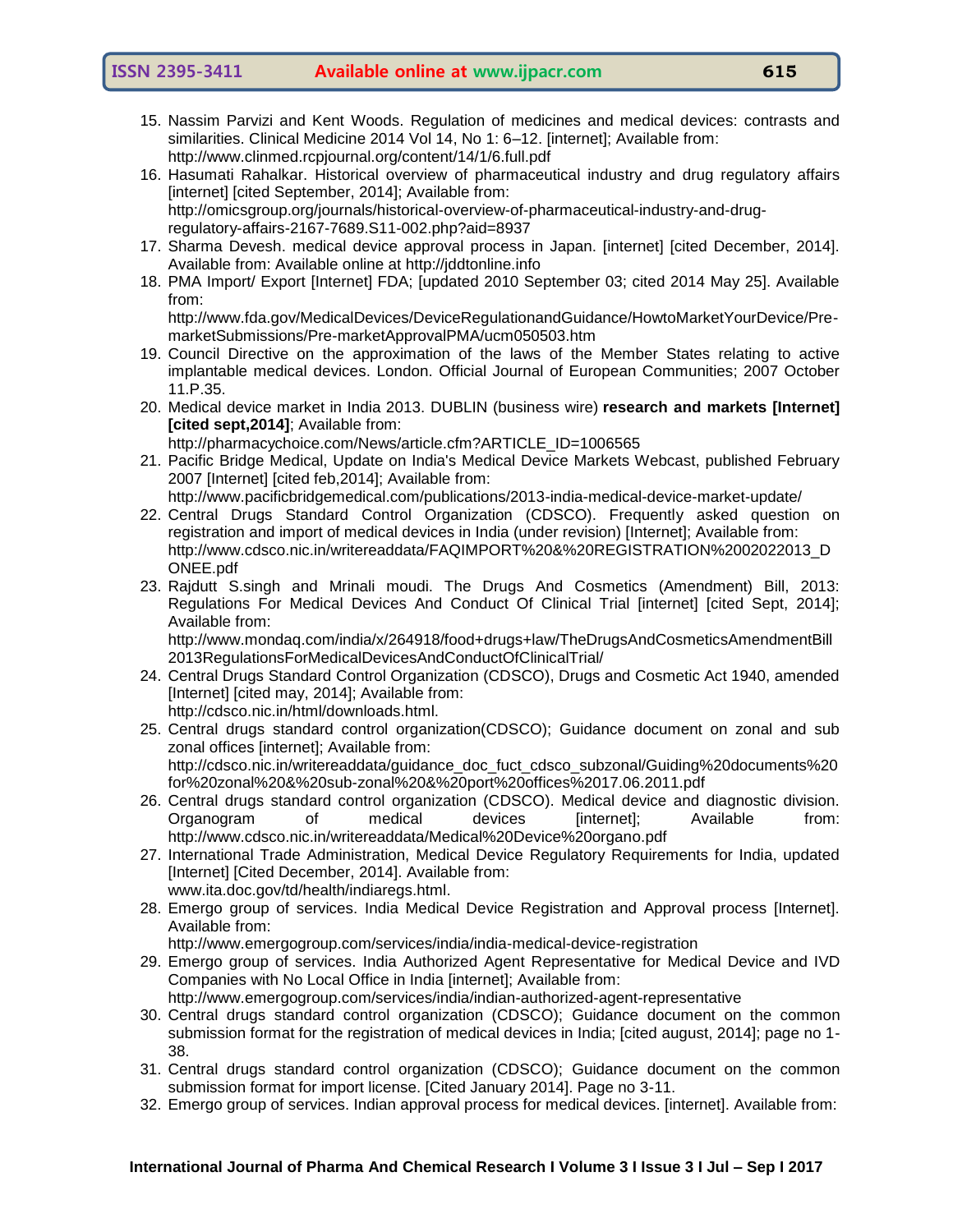<http://www.emergogroup.com/resources/download-regulatory-process-charts>

33. Emerge group services. UNITED KINGDOM - UK Medical Device Industry and Demographic Data. Available from:

[http://www.emergogroup.com/resources/market-united-kingdom.](http://www.emergogroup.com/resources/market-united-kingdom)

- 34. Wellkang Ltd. Guide on medical devices (MD/IVD) & European (EU/EC) Authorized Representative [Internet] 2010 March 21 [cited 2014 May 28]. Available from:: <http://www.cemarking.com/medical-devices.html>
- 35. Reference Guide for Manufacturers Selling Medical Devices in Europe, Canada and the United States. Canada. Industry Canada; 2010.P.189.
- 36. MaRS Discovery District. How Medical Devices are approved in Europe. 2010 [cited 2014 May 30]. Available from: [http://www.marsdd.com/dmsassets/entrepreneurtoolkit/RegulatoryPDFs/How\\_Devices](http://www.marsdd.com/dmsassets/entrepreneurtoolkit/RegulatoryPDFs/How_Devices%20are_Approved_in_Europe.pdf?5fd50f)  are Approved in Europe.pdf?5fd50f
- 37. Emergo. CE Mark Consultants and CE Marking for Medical Devices [Internet]. [Cited 2012 May 14]. Available from:

<http://www.emergogroup.com/services/europe/ce-mark-medical-devices>

- 38. EURLEX. Council Directive 93/42/EEC of 14 June 1993 concerning medical devices [Internet]. Official Journal 169; 1993 July 12 [cited 2014 June 04]. Available from: [http://eurlex.europa.eu/lexuriserv/lexuriserv.do?uri=celex:31993l0042:en:html](http://eurlex.europa.eu/LexUriServ/LexUriServ.do?uri=CELEX:31993L0042:EN:HTML)
- 39. ISO 13485 2003. Plain English an Overview [Internet]. Praxiom Research Group Limited 2011 December 11 [updated 2014 July 17; cited 2014 July 26]. Available from: <http://www.praxiom.com/iso-13485-standard.html>
- 40. Recommendation NB-MED/2.5.1/Rec5: Technical Documentation. European Coordination Notified Bodies; 2000 February 29.P.24.
- 41. Study Group 1 of the Global Harmonization Task Force. Summary Technical Documentation for Demonstrating Conformity to the Essential Principles of Safety and Performance of Medical Devices (STED). GHTF; 2008 February 21. P.21.
- 42. Directorate General for Health and Consumers. Guidelines on Clinical Investigation: A Guide for Manufacturers and Notified Bodies. European Commission; 2010 December.P.10.
- 43. Guidance for Manufacturers on Clinical Investigation to be carried out in the UK. Medicines and Healthcare Products Regulatory Agency (MHRA); 2012 February. P.47.
- 44. Wellkang Ltd. Guide on medical devices (MD/IVD) & European (EU/EC) Authorized Representative [Internet] 2010 March 21 [cited 2014 June 01]. Available from: <http://www.ce-marking.com/medical-devices-class-IIb.html>
- 45. Wellkang Ltd. Guide on medical devices (MD/IVD) & European (EU/EC) Authorized Representative [Internet] 2010 March 21 [cited 2014 June 01]. Available from: <http://www.ce-marking.com/medical-devices-class-III.html>
- 46. Emergo. Medical device post-market surveillance and vigilance [Internet] [Cited June, 2014]. Available from:

<http://www.emergogroup.com/resources/articles/insights-on-surveillance-vigilance>

- 47. The Medicines and Healthcare products Regulatory Agency. The Notified Body Bulletin No. 6. Retrieved September 25, 2012: Available from
	- [http://www.mhra.gov.uk/home/groups/esera/documents/publication/con007493.pdf.](http://www.mhra.gov.uk/home/groups/esera/documents/publication/con007493.pdf)
- 48. Medicines and health care products regulatory agency. Routes to obtain CE marking [internet] Available from:
- <http://www.mhra.gov.uk/home/groups/dtsbs/documents/websiteresources/con286776.pdf> 49. Regulation of medical devices in UK. 2014-09-19 [internet] Available from:
- <http://www.biolegis.com/uploads/txarticles/TheRegulationofMedicalDevicesintheUK.pdf>
- 50. Medicines and health care regulatory agency. Registration of medical devices [internet]. Available from:
	- <http://www.mhra.gov.uk/Howweregulate/Devices/Registrationofmedicaldevices/index.htm>
- 51. Medicines and health care products regulatory agency. Registration of medical devices: frequently asked questions [Internet]. Available from:: [http://www.mhra.gov.uk/Howweregulate/Devices/Registrationofmedicaldevices/Registrtionofmed](http://www.mhra.gov.uk/Howweregulate/Devices/Registrationofmedicaldevices/RegistrtionofmedicaldevicesFrequentlyaskedquestions/index.htm) [icaldevicesFrequentlyaskedquestions/index.htm](http://www.mhra.gov.uk/Howweregulate/Devices/Registrationofmedicaldevices/RegistrtionofmedicaldevicesFrequentlyaskedquestions/index.htm)